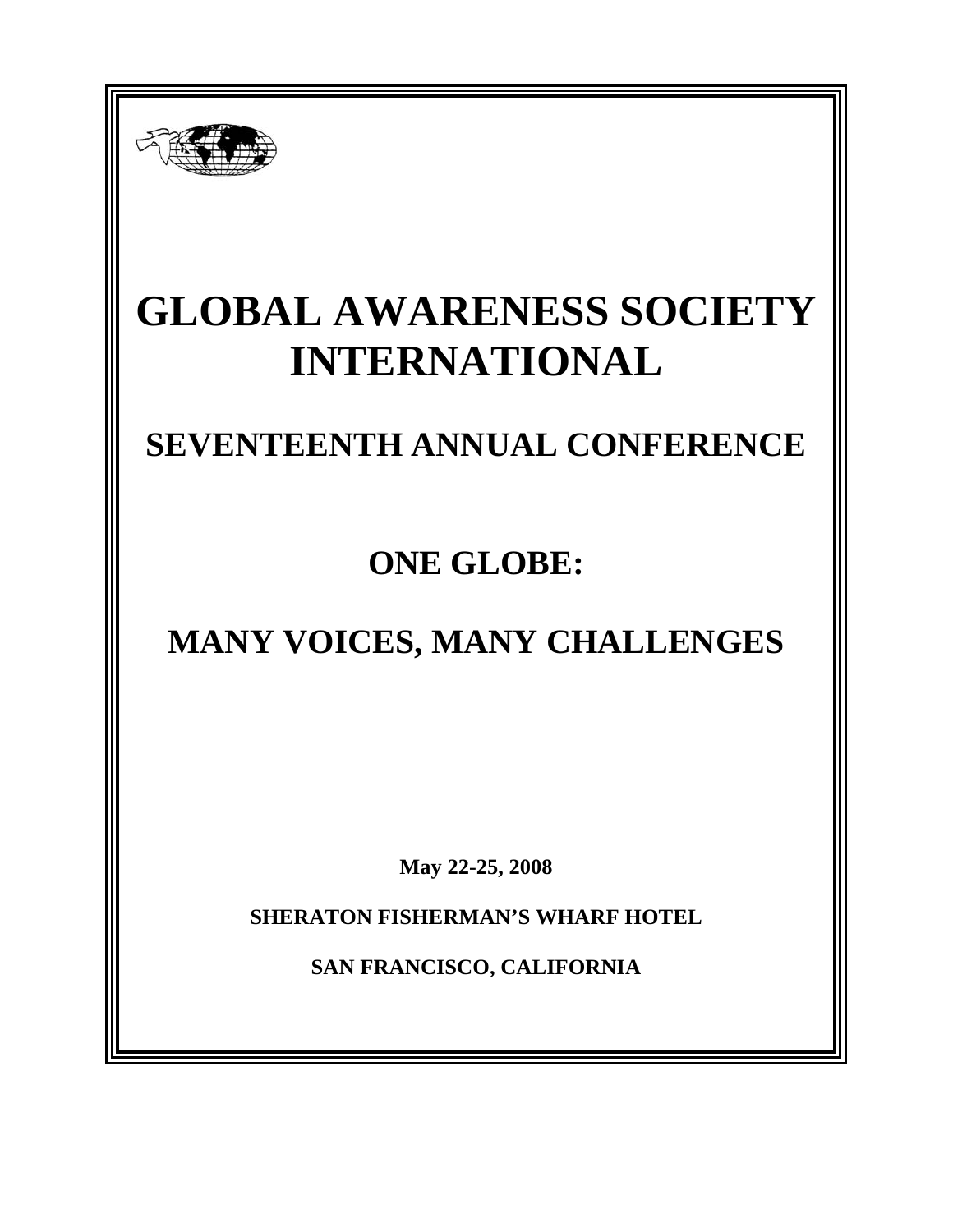#### GLOBAL AWARENESS SOCIETY INTERNATIONAL

The Global Awareness Society International, Inc. is a non-profit organization composed of people and organizations of various backgrounds who recognize that the world is no longer made up of independent nations and cultures. This technological induced change affects everyone. We, as an organization, wish to explore the exciting potential that globalization of the world's cultures and societies presents to each and every one of us as citizens of this planet. Established in 1991, our membership includes both academic and non-academic based professionals and individuals from various organizations and nations including the United States.

Globalization has made possible what was once merely a vision: the peoples of our world united under the roof of one Global Village. Yet, despite increasing interdependence, conflicts continue to blemish the landscape of our planet. We believe that a vital step toward achieving peace, harmony, and cooperation among the diverse peoples of our globe is to promote mutual understanding and appreciation for one another. Global Awareness Society International strives to turn a global vision into global reality.

Purposes of the Global Awareness Society International

- To promote awareness of the diversity of cultures within our global community.
- To enhance our understanding of the political, economic, social, demographic, technological, and environmental issues among members of the global community.
- To increase sensitivity to issues related to rapid globalization.
- To develop a mutual support network of scholars, professionals, interested people and organizations.
- To provide multiple forums for the exchange of research, knowledge, and expertise on people oriented issues related to globalization.
- To help people recognize the diversity and interdependence of the globe's peoples and the process of globalization.
- To develop and expand the number of national or regional Global Awareness Societies under the direction of the GASI to pursue our common goals.

#### **Journal**

The *Journal of Global Awareness* is the peer reviewed journal of the Society. Articles to be considered for publication should be submitted to Editor-in-Chief, Dr. Jay Nathan, Tobin College of Business, St. John's University, 8000 Utopia Parkway, Jamaica, NY 11439. Full submission requirements can be obtained from Dr. Nathan at nathanj@stjohns.com.

#### **Contact Information**

Global Awareness Society International, 400 East Second Street, Bloomsburg University, Bloomsburg, PA 17815, Voice: 570-389-5172, Fax: 570-389-3599, Email: jpomfret@bloom.edu or changshubroh@aol.com. Global Awareness Society International, Inc. is a 501-c-3 non-profit corporation under the guidelines of the U.S. Internal Revenue Service.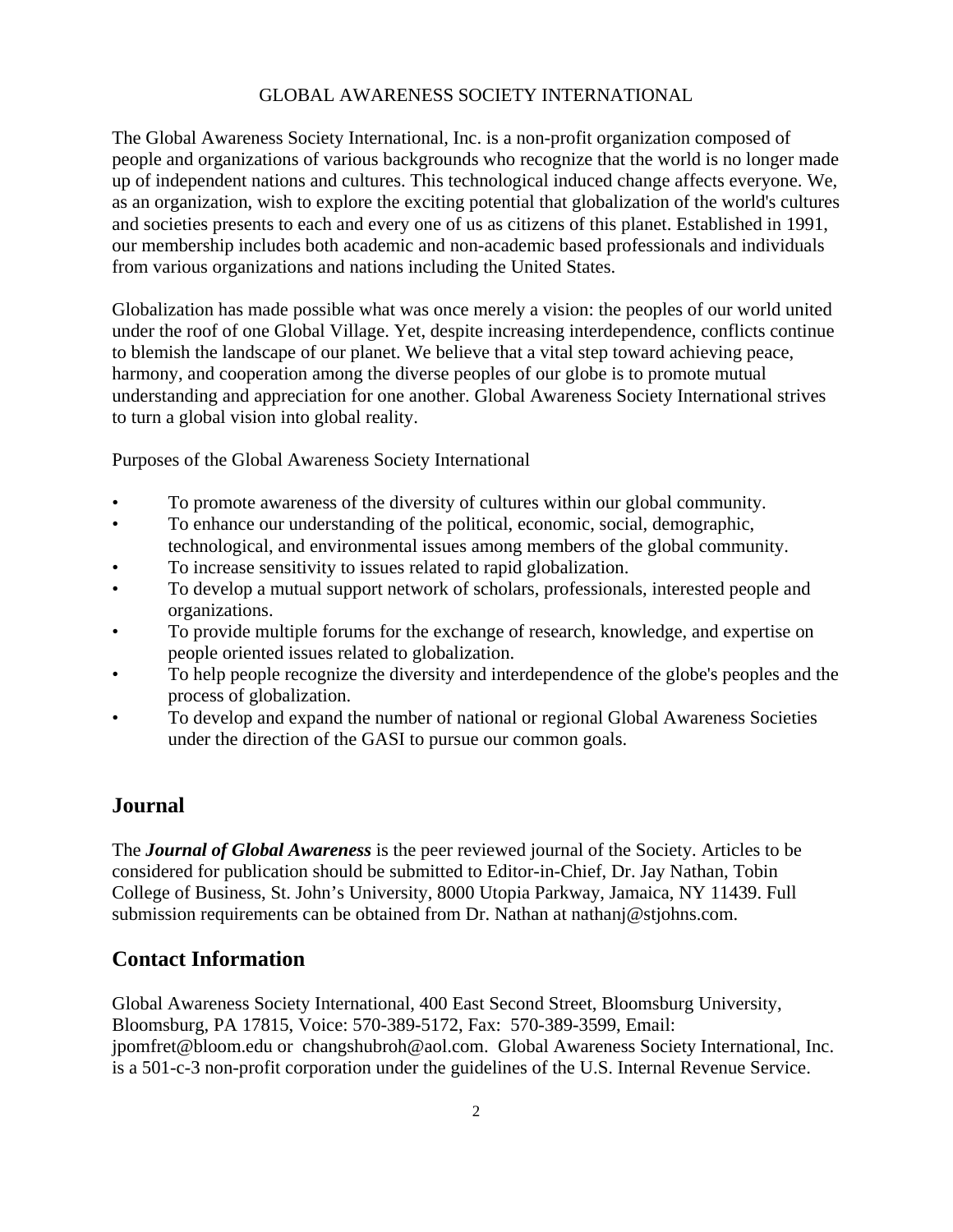# **GLOBAL AWARENESS SOCIETY INTERNATIONAL OFFICERS**

|                              | Founder and Board Chair<br>Dr. Chang Shub Roh<br><b>Bloomsburg University</b> |                              |
|------------------------------|-------------------------------------------------------------------------------|------------------------------|
| President                    | President-Elect                                                               | Past President               |
| Dr. Michael M. Seipel        | Ransford W. Palmer                                                            | Dr. Wold Zemedkun            |
| Brigham Young University     | <b>Howard University</b>                                                      | Norfolk State University     |
| Treasurer                    | Secretary                                                                     | <b>Executive Director</b>    |
| Dr. James C. Pomfret         | Dr. Patricia Hopson Shelton                                                   | Dr. Madhay P. Sharma         |
| <b>Bloomsburg University</b> | Millersville University                                                       | <b>Bloomsburg University</b> |

| <b>GLOBAL AWARENESS SOCIETY INTERNATIONAL CONFERENCE</b> |                                 |                                      |  |  |
|----------------------------------------------------------|---------------------------------|--------------------------------------|--|--|
| Dr. James C. Pomfret                                     | Dr. Michael M. Seipel           | Dr. Lewis A. Mennerick               |  |  |
| <b>GASI Vice Board Chair</b>                             | President                       | <b>GASI</b> Conference Program Chair |  |  |
| <b>Bloomsburg University</b>                             | <b>Brigham Young University</b> | University of Kansas                 |  |  |

**Presenters:** Please see Presenter Index at the back of this booklet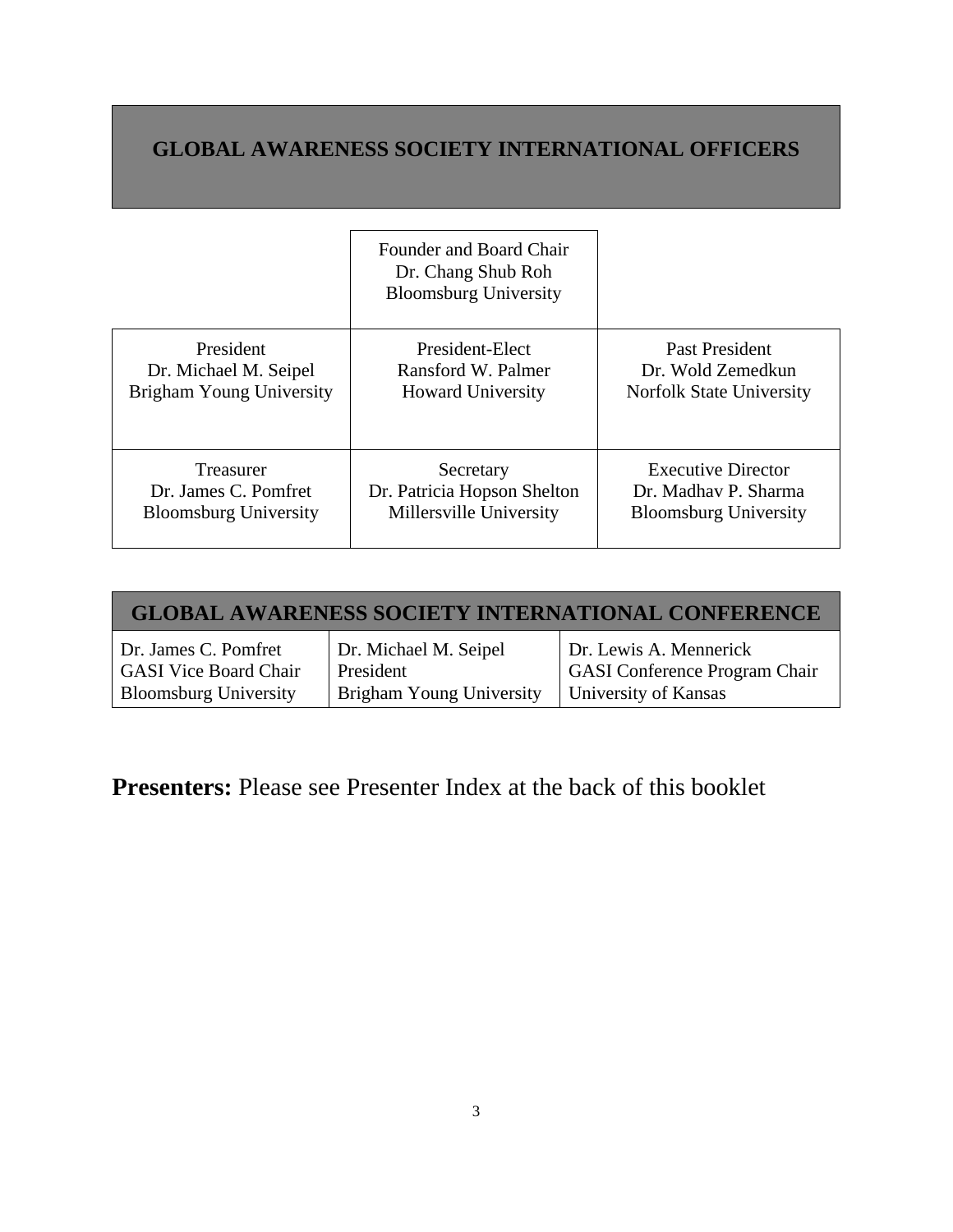## **THURSDAY, MAY 22, 2008**

### **Thursday, May 22, 2008 5:30 pm – 6:00 pm EMBARCADERO 2**

*Global Awareness Society International Board of Directors*

**Thursday, May 22, 2008 6:00 pm – 7:00 pm EMBARCADERO 2** 

*Global Awareness Society International Officers Meeting*

**Thursday, May 22, 2008 5:30 - 6:30 pm EMBARCADERO FOYER** 

## *On-site Conference Registration*

Patricia Hopson-Shelton, GASI Secretary Millersville University of Pennsylvanoa

**Thursday, May 22, 2008 8:00 pm - 10:00 pm**

*Informal No-Host Gathering* 

**Sheraton Fisherman's Wharf Hotel**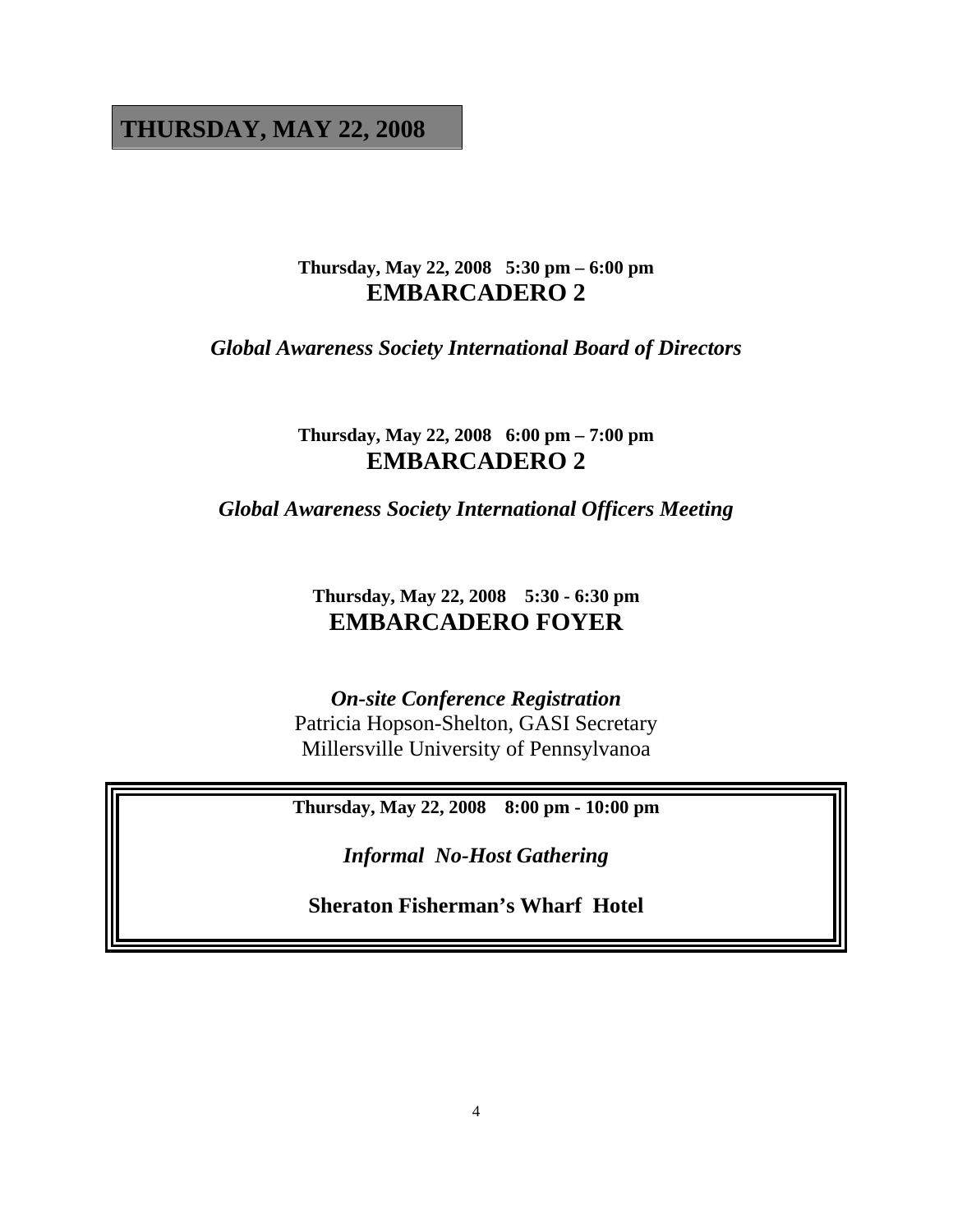# **FRIDAY, MAY 23, 2008**

### **Embarcadero Ballroom**

### **Friday, May 23, 2008 8:30 am - 10:00 am**

### *Conference Opening and Welcoming Remarks*

Dr. Michael M. Seipel, President Global Awareness Society International

### *Introductory Remarks*

Dr. David Soltz, President Bloomsburg University

### *Plenary Session: Regional Voices and Their Challenges for Further Understanding and Development*

| Presider:          | Chang Shub Roh<br>Professor Emeritus of Sociology, Bloomsburg University |  |
|--------------------|--------------------------------------------------------------------------|--|
|                    | Global Awareness Society International Founder and Board Chairman        |  |
| <b>AFRICA</b>      | Dr. Wold Zemedkun<br>Finance and Entrepreneuship                         |  |
|                    | Norfolk State University                                                 |  |
| <b>ASIA</b>        | Dr. Midori Yamanouchi                                                    |  |
|                    | Vice President for Academic Affairs<br>Lackawanna College                |  |
| <b>CARIBBEAN:</b>  | Dr. Stanley J. Lawson                                                    |  |
|                    | <b>Tobin College of Business</b><br>St. John University                  |  |
| <b>EUROPE:</b>     | Dr. Heidrun Hagen<br>Kirchen, Germany                                    |  |
|                    |                                                                          |  |
| <b>MIDDLE EAST</b> | Dr. Shah Mehrabi<br>Department of Business and Economics                 |  |
|                    | <b>Montgomery College</b>                                                |  |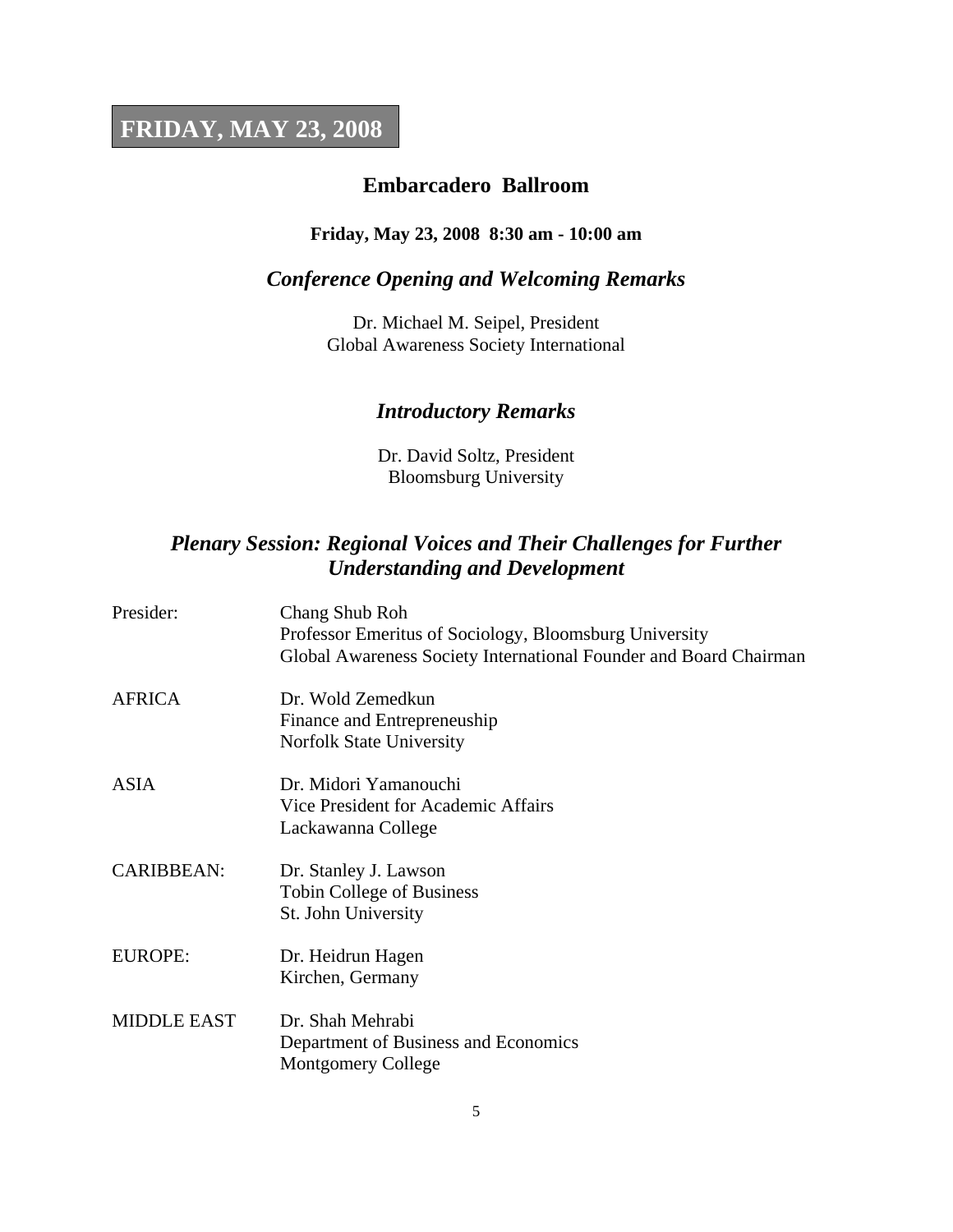**COFFEE AND SCONES BREAK: 10:00 am -10:30 am Embarcadero 2 Foyer**

# **Session 1:** *Global Economy and Culture*

### **North Beach Room**

**Friday, May 23, 2008 10:30 am -12:00 noon**

Amy Singer, Moderator and Session Chair Knox College

**Motives for and Consequences of Fraudulent Financial Reporting** Ibrahim M. Badawi St. John's University

#### **Globalization and Income Inequality: Implications for Intellectual Property Rights**

Samuel Adams Ghana Institute of Management and Public Administration Accra – Ghana

John Lombard Old Dominion University

#### **Commodities and Power in Globalized Food Networks: A Balinese Case Study**

Amy Singer Knox College

### **To Buy Or Not To Buy: Changing Consumption Patterns And Challenges Faced By The Retail Markets In India**

Uma Tripathi St. John's University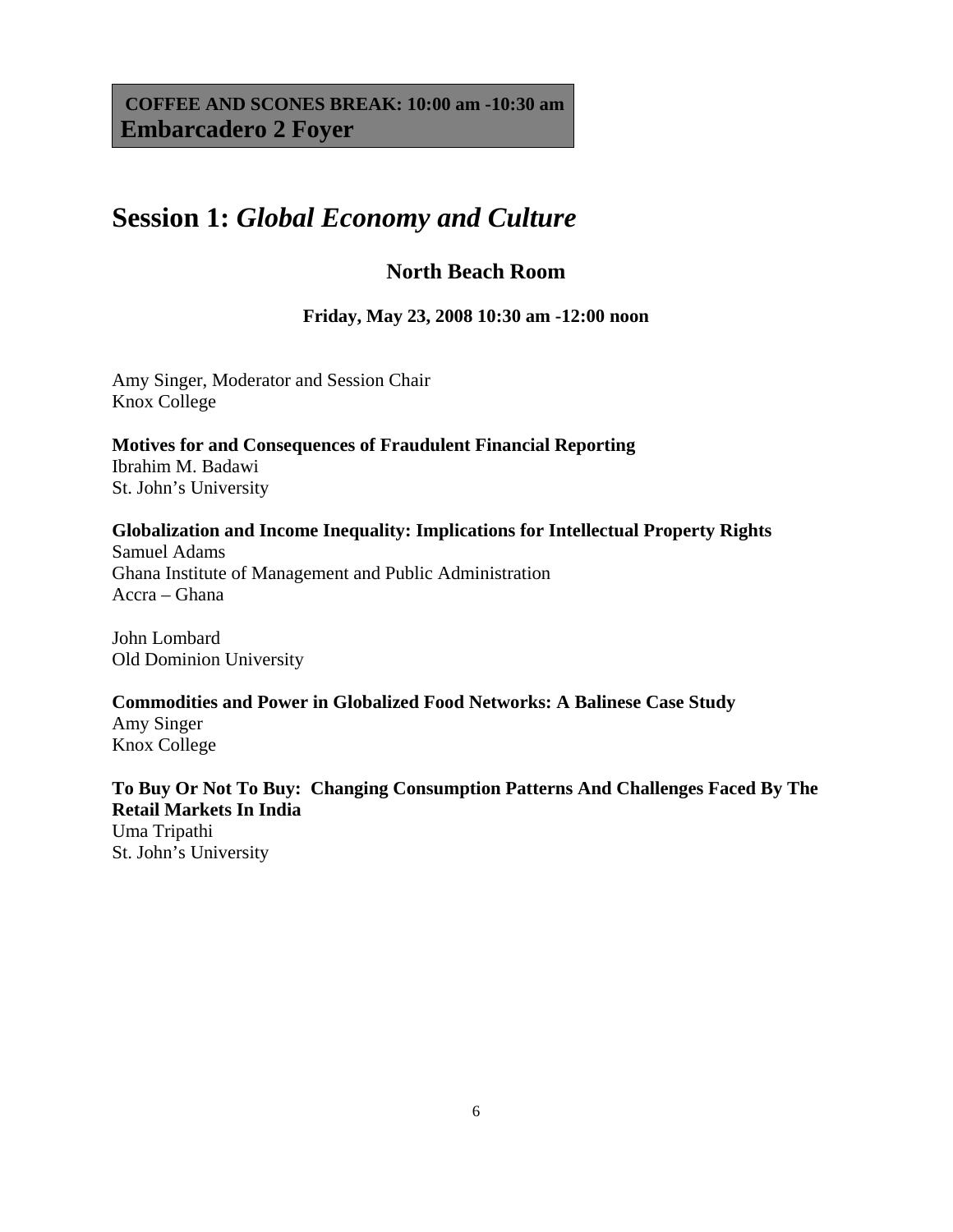# **Session 2:** *Culture and Globalization* **Lombard Room**

#### **Friday, May 23, 2008 10:30 am - 12:00 noon**

James H. Huber, Moderator and Session Chair Bloomsburg University

#### **Tolerance or Acceptance – Ethnic Attitudes in Contemporary Poland: An Analysis of Empirical Studies**

Dorota Mihulka Krosno College Poland

#### **Culture Jamming – A Voice Against the Culture of Consumption**

Anna Lubecka Jagiellonian University Poland

#### **Global Media and Local Media: Analyzing the Spiritual Cinema**

Mehri Bahar Tehran University Iran

#### **Social Values in Iran Compared to the West**

Taghi Azadarmaki Tehran University Iran

#### **Cultural Challenges to Globalization**

James H. Huber Bloomsburg University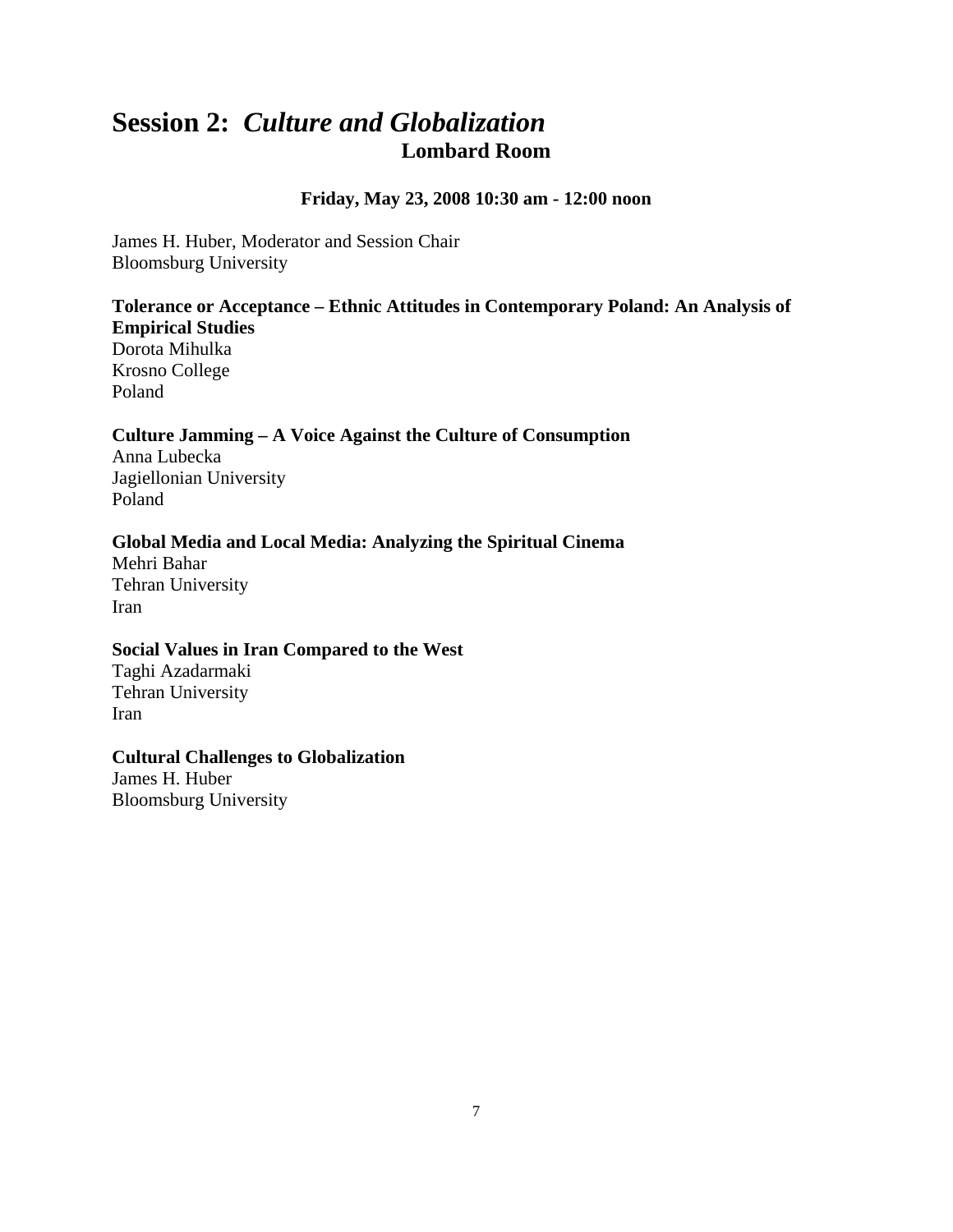# **Session 3:** *Social Dynamics and Social Change*

### **Embarcadero Ballroom Friday, May 23, 2008 10:30 am - 12:00 noon**

Lewis A. Mennerick, Moderator and Session Chair University of Kansas

**Ideology and Public Well-Being in the Context of Socio-Political Change** Lewis A. Mennerick University of Kansas

**Eurasia and Central Asia: Decades of Transition and Change**  Mehrangiz Najafizadeh University of Kansas

**Globalization, Migration and Social Disorganization: The Case of El Salvador** Lillian Moncada-Davidson Queens College, CUNY, and President, Hilda Rothschild Foundation

**Social Work in Palestine: Adaptation, Social Change, and the Struggle for National Liberation** Dina Redman San Francisco State University **The Economic Development of Africa and the Human Capital Migration to the Advanced Industrial Countries.**  William Kwame Dadson, Lincoln University of Pennsylvania

LUNCH—OWN YOUR OWN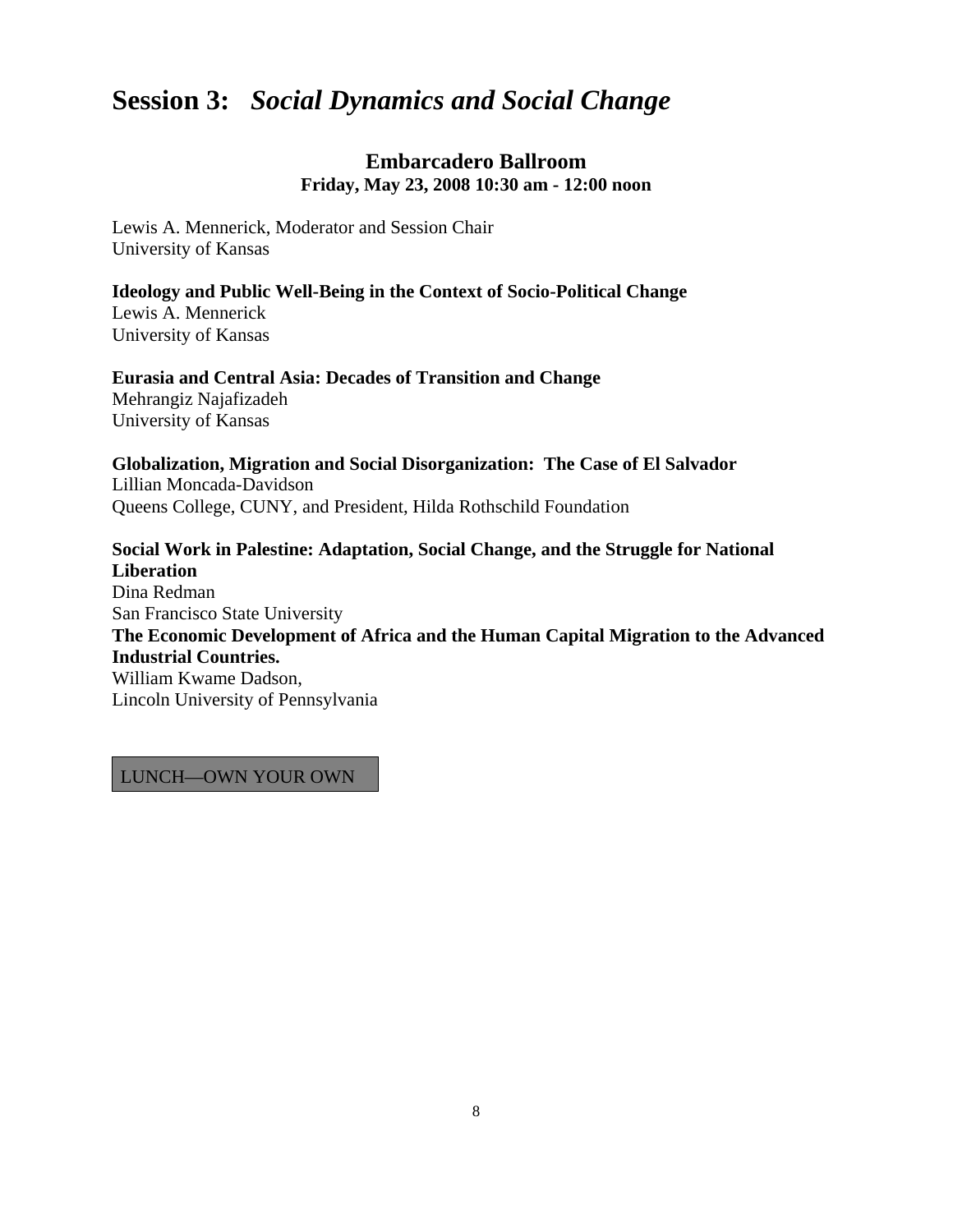# **Session 4:** *Health Issues in the Global Arena*

### **North Beach Room**

**Friday, May 23, 2008 1:30 pm - 3:00 pm**

Michael M. Seipel, Moderator and Session Chair Brigham Young University

#### **Anti-aging: The New Staggering Market**

Aylin Ozgur Ates Ankara University Turkey and Sinan Ibis, M.D. Chairman of Board of Directors Flavius Company Groups Ankara-Turkey

#### **Restoring Your Youth: The Effects of Cataract Surgery**

Shiyoung Roh, MD Tufts University School of Medicine Lahey Clinic Medical Center

### **Jamaican Attitudes Toward Seeking Mental Health Services: The Importance of Instrument Validation**

Geoffrey J. Palmer University of New Mexico

#### **Domestic Violence Against Women and Selected Health Outcome**

Michael M. Seipel Brigham Young University

**Assessing Longitudinal Agreement between Gold Standard and Inexpensive CD4 Methodologies in the Presence of Established Treatment-Initiation Thresholds for HIV/AIDS** Farzad Noubary

Harvard University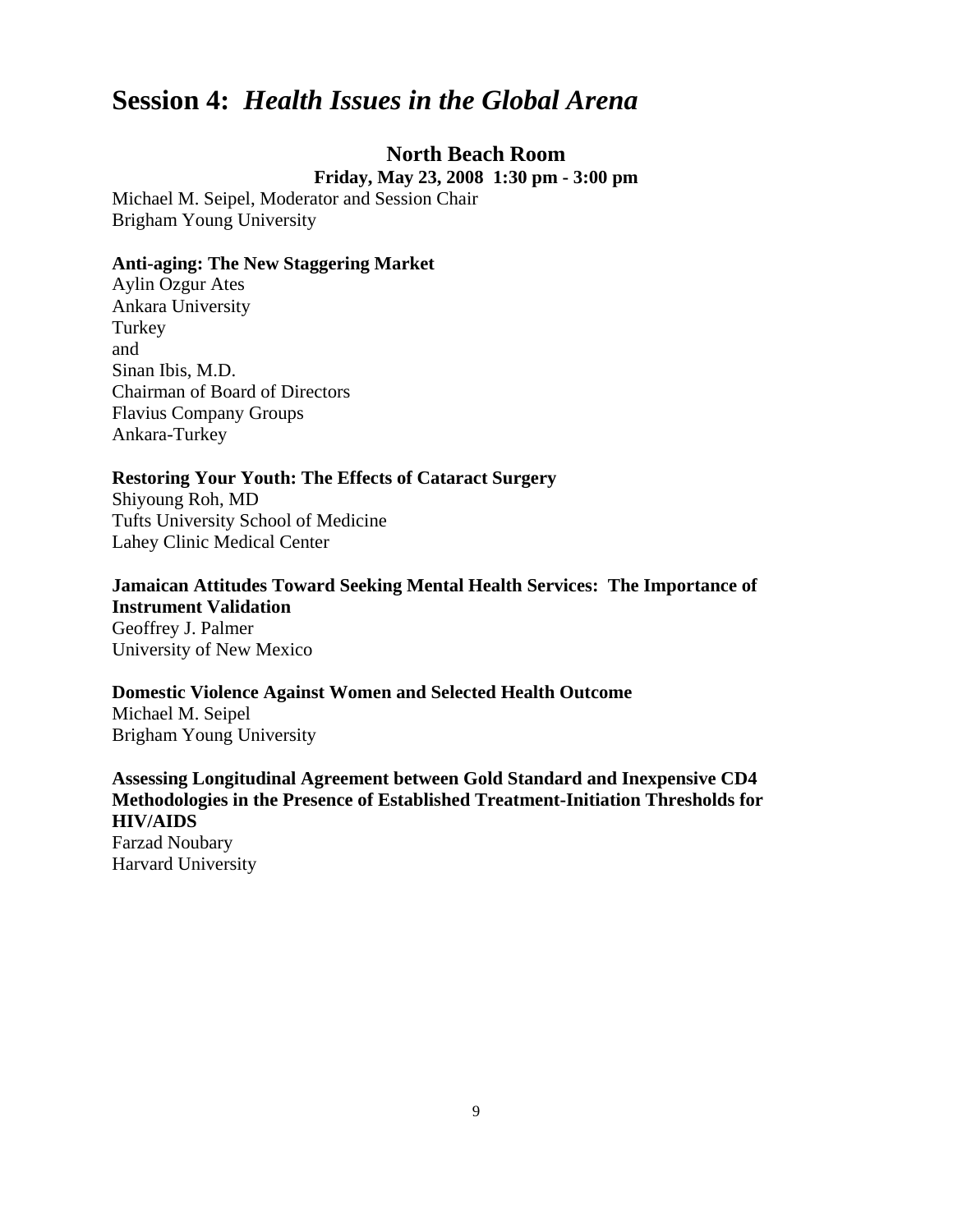# **Session 5:** *Diversity in the Global Community*

### **Lombard Room**

**Friday, May 23, 2008 1:30 pm - 3:00 pm**

Jay Nathan, Moderator and Session Chair St. John's University

#### **Peace Keeping Versus Peace Making: An Overview Assessment of Conflict Prevention and Conflict Resolution Strategies of Major Actors Since 1945**

Berhanu Mengistu Old Dominion University and Wendy Vachet Old Dominion University

#### **Internet-Based Virtual Worlds and their Global Implications**

Curvin Huber DeSales University

#### **Chinggis Pride and Tibetan Buddhism Unite Under the Mongolian Blue Sky**

Jay Nathan St. John's University Fulbright Senior Specialist Mongolia, 2008

#### **A Pathway for the Future–Family Constitution. A Case Study: Turkey**

Aylin Ozgur Ates Ankara University Turkey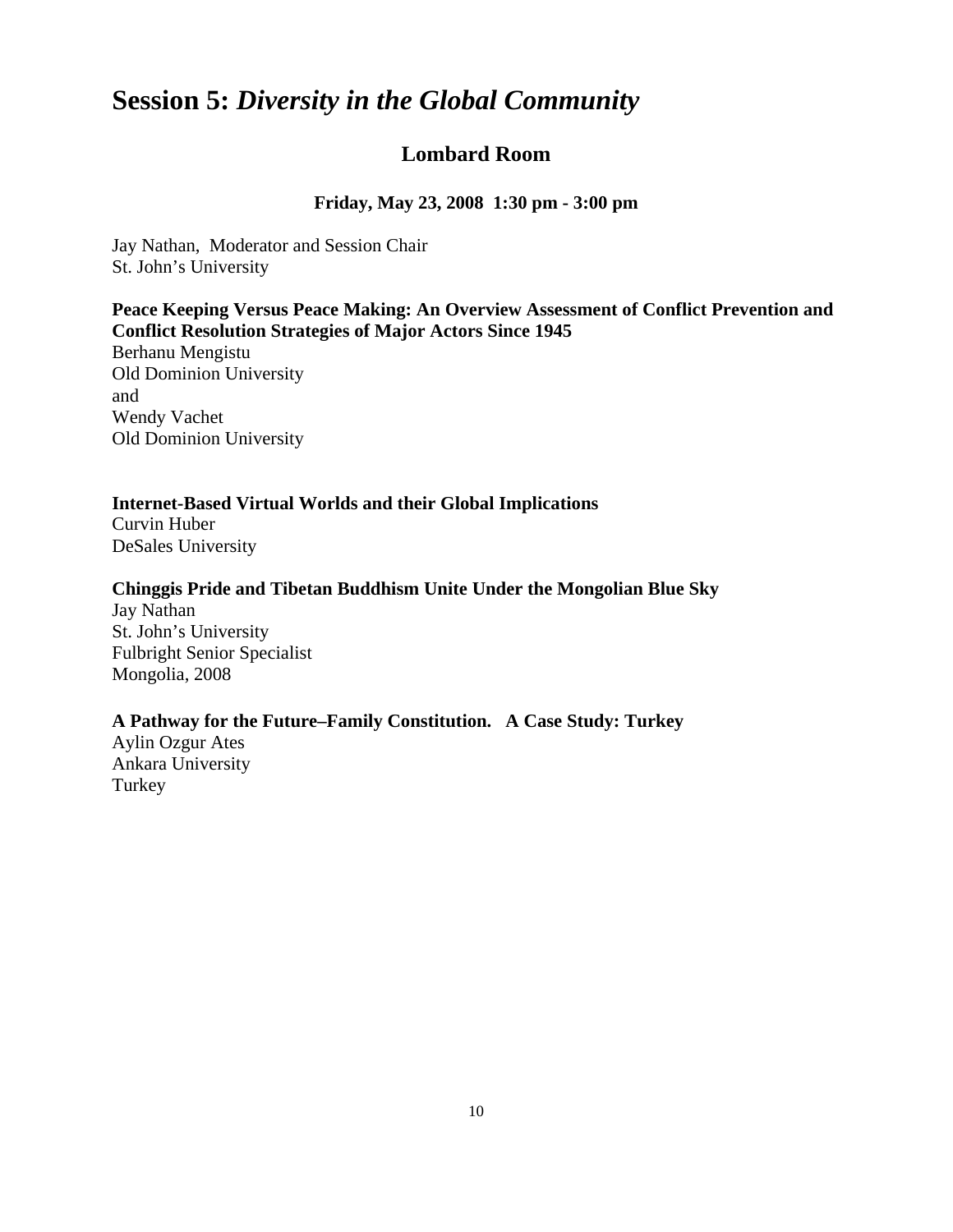# **Session 6:** *Global Issues and Africa*

### **Embarcadero Ballroom**

**Friday, May 23, 2008 1:30 pm - 3:00 pm**

George Agbango, Moderator and Session Chair Bloomsburg University

#### **Youth Restiveness and the Problem of Sustainable Development in the Niger Delta Region of Nigeria: Exploring Solutions through Theoretical Analysis**

Eucharia Nwabugo Nwagbara University of Calabar Nigeria

**The Public-Police Dissonance: Causes, Consequences And Implications on Crime Prevention; The Case of Nigeria And Cameroon** Bennett Odunsi Jackson State University

#### **Combating Maladministration in Developing Polity: The Role of the Ombudsman in Zimbabwe**

Bennett A. Odunsi Jackson State University and Eunice V. Akoto Jackson State University

#### **Critical Challenges Facing the African Union**

George Agbango Bloomsburg University

 **BREAK: 3:00 pm - 3:30 pm** 

**Embarcadero Foyer**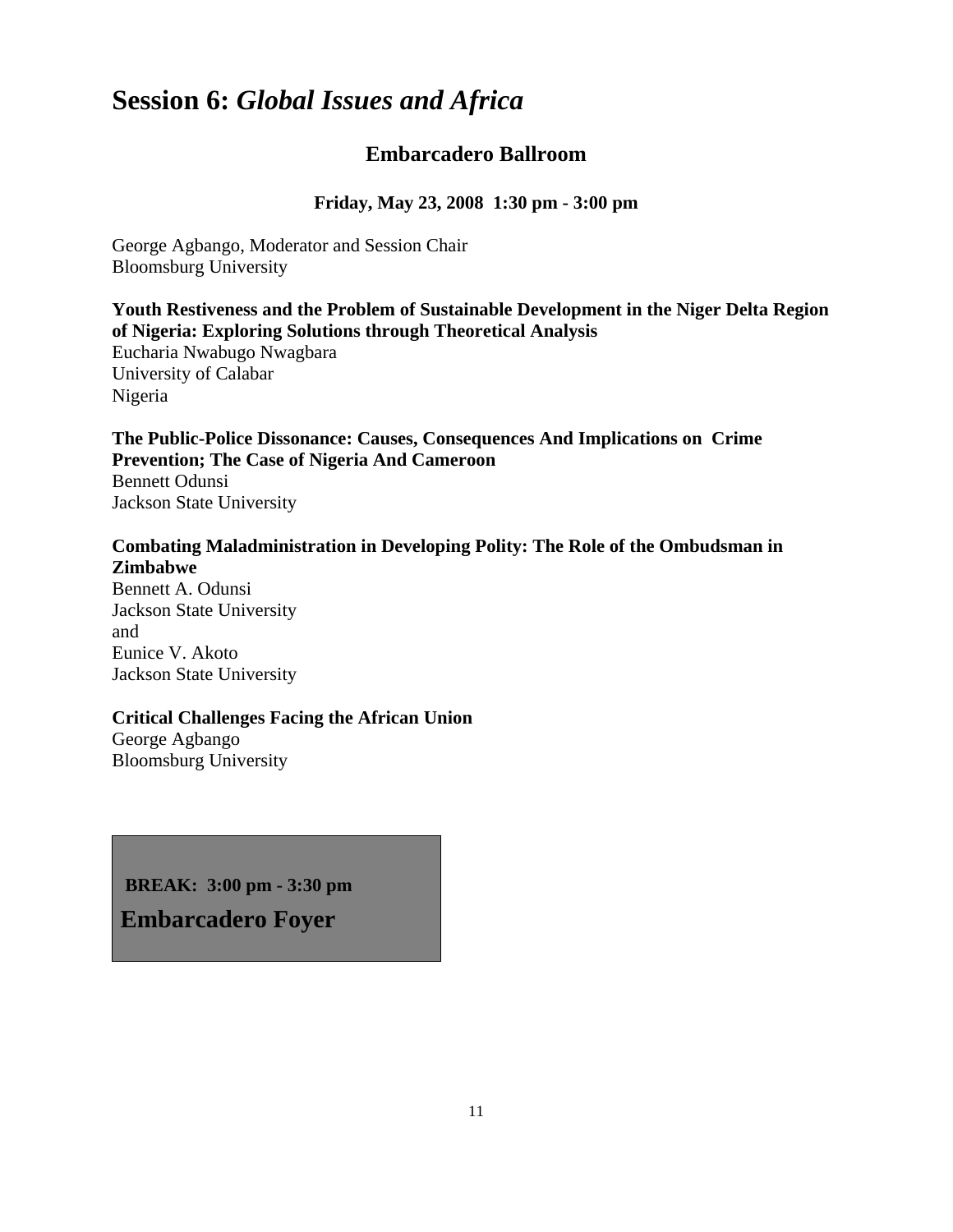# **Session 7: Diverse Issues in the Global Arena (Student Session)**

### **North Beach Room**

**Friday, May 23, 2008 3:30 pm - 5:00 pm**

Geoffrey J. Palmer, Moderator and Session Chair University of New Mexico

#### **End Children Slavery in Haiti, Namely called "Restavèk"**

Isson Joseph Brigham Young University

#### **Morality of the Youth: A Global Concern**

Raymund Louie Joseph O. Tiam PLT College, INC. Philippines

## **The Dynamics of Religious Tensions: Comparing Islamic Law in Nigeria and Tanzania**  Tonja Khabir

Fisk University

#### **American Poetry** William Weiter Fessenden School

# **Session 8:** *Social Issues in Korea*

### **Lombard Room**

**Friday, May 23, 2008 3:30 pm - 5:00 pm** 

Sook Young Oh, Moderator and Session Chair

#### **Gender Equality and the Social function of Family in Korea**  Keum Hye Park

An Myung Sook Ha Pill Yeun Kim He Sook Kim Ja Hai Oh Sook Young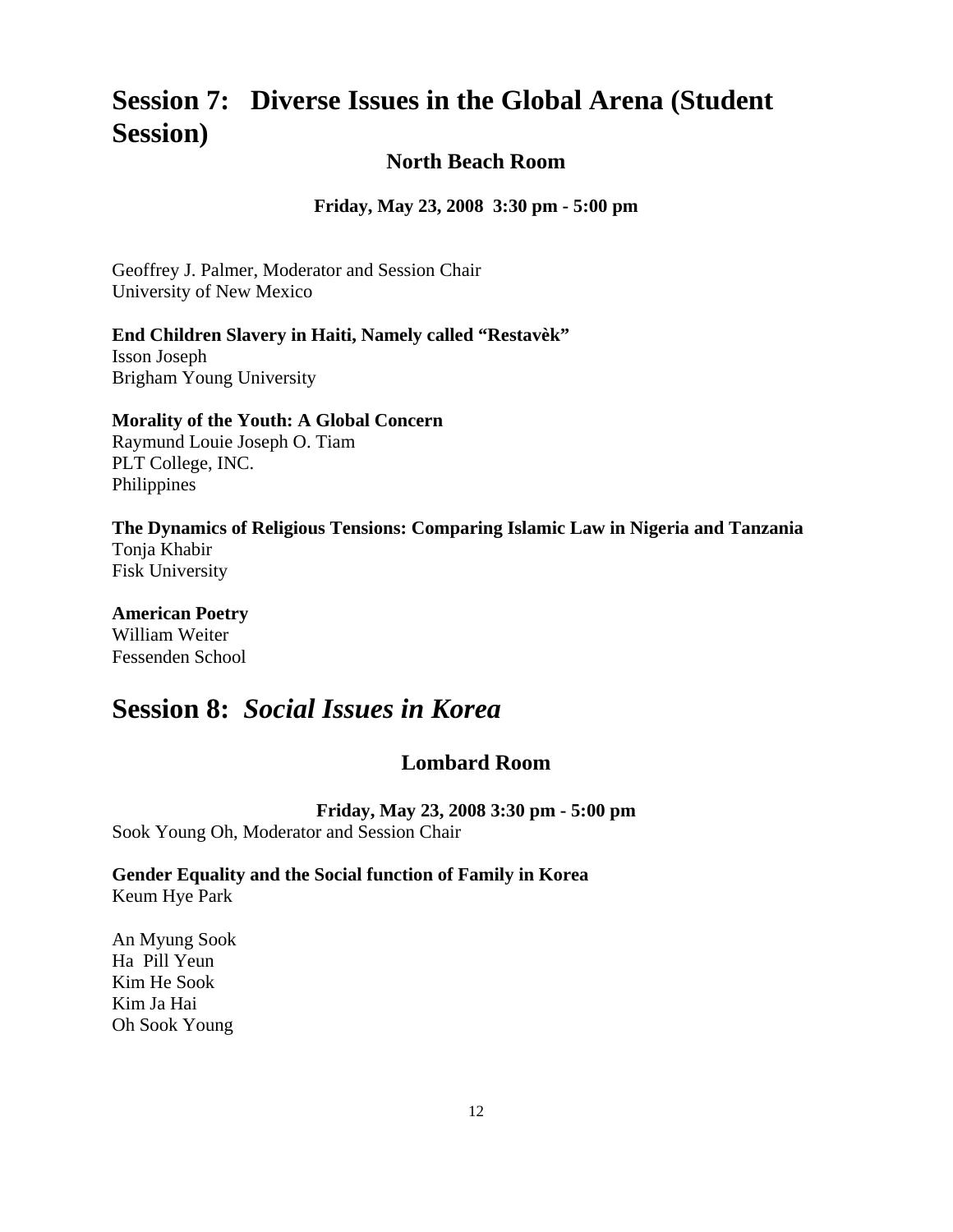**Embarcadero Ballroom Friday, May 23, 2008 6:30 pm - 7:30 pm**

*PRE-BANQUET HOR D'OUVRES*

*GASI Conference Highlights, Korea 2007* **Madhav M. Sharma Bloomsburg University** PowerPoint Presentation.

*Music* **Mr. John Calisto, Guitarist Dr. Lauren Fowler, Vocalist Christopher Newport University** 

# **EMBARCADERO BALLROOM Friday, May 23, 2008** 7:30 pm

*SEVENTEENTH ANNUAL GLOBAL BANQUET*

**GLOBAL AWARENESS SOCIETY INTERNATIONAL**

**Keynote Address** 

**Positive Deviance: Facilitating Social Entrepreneurs**

**Warner P. Woodworth, Ph.D.**

**Department of Organizational Leadership and Strategy Marriott School of Business Brigham Young University** 

**Admission by Ticket Only**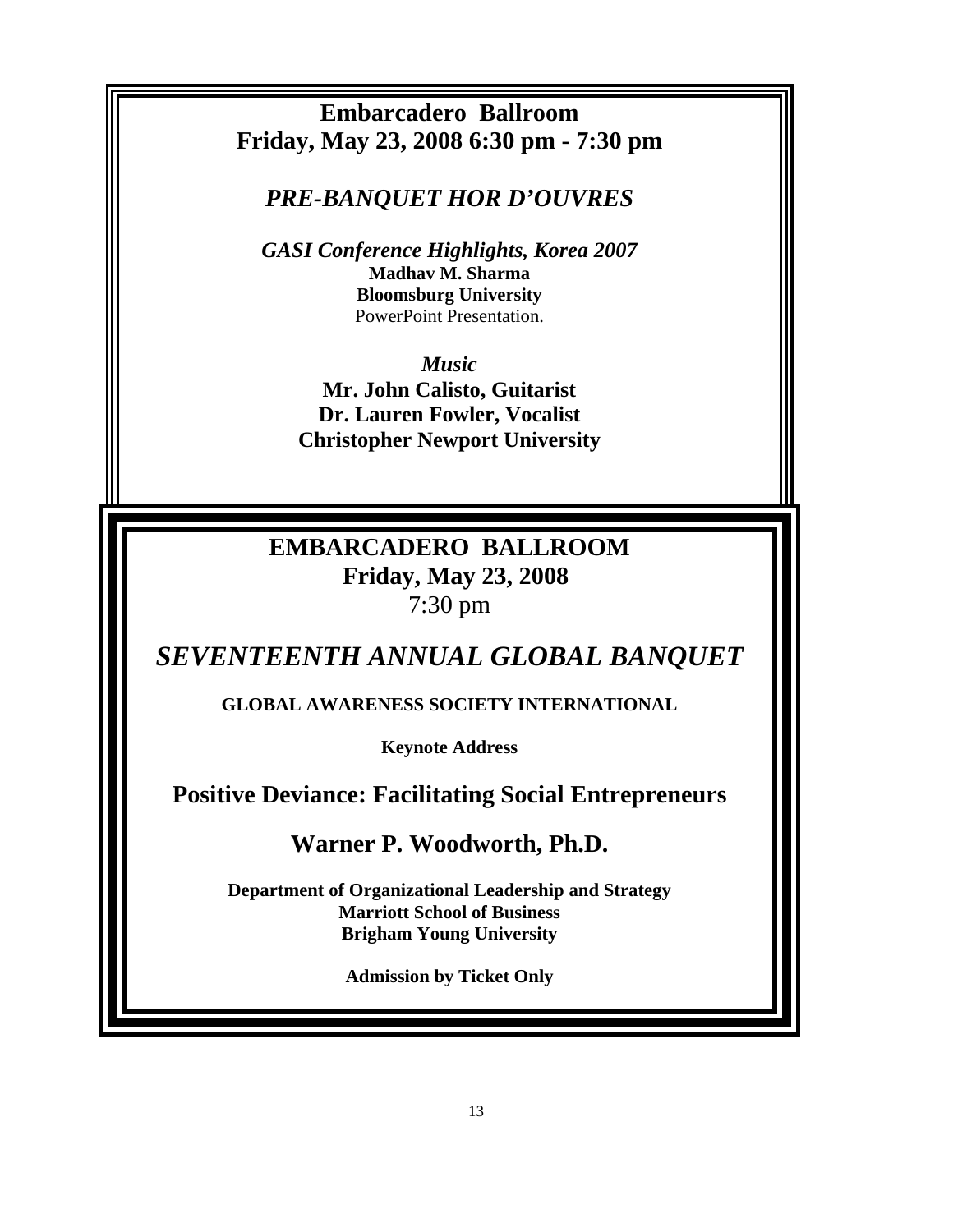### **SATURDAY MAY 24, 2008**

Continental Breakfast  $8:00 - 9:00$ 

#### **Embarcadero Ballroom**

#### **Saturday, May 24, 2008 8:15 am - 9:15 am**

#### *Global Awareness Society International Annual Business Meeting*

# **Session 9**: *Educational Issues and the Local and Global Community*

### **North Beach Room**

**Saturday, May 24, 2008 9:15 am - 10:45 am**

Jeffrey Hill Western New Mexico University

**Promoting Cultural Understanding through Study Abroad Programs and the Development of Study Abroad Programs in Culturally Difficult Situations**  Jeffrey Hill Western New Mexico University

**A Comparison of the Higher Education Systems in the U.S. and Ireland: A Life Experience**  Laura Buffone Bloomsburg University of Pennsylvania

**How Do Business Students Perceive Intercultural Competence: A Case from Turkey**  Ahenk Aktan Izmir University of Economics Turkey

**Alcohol: A Tool for Education** Reza Noubary Bloomsburg University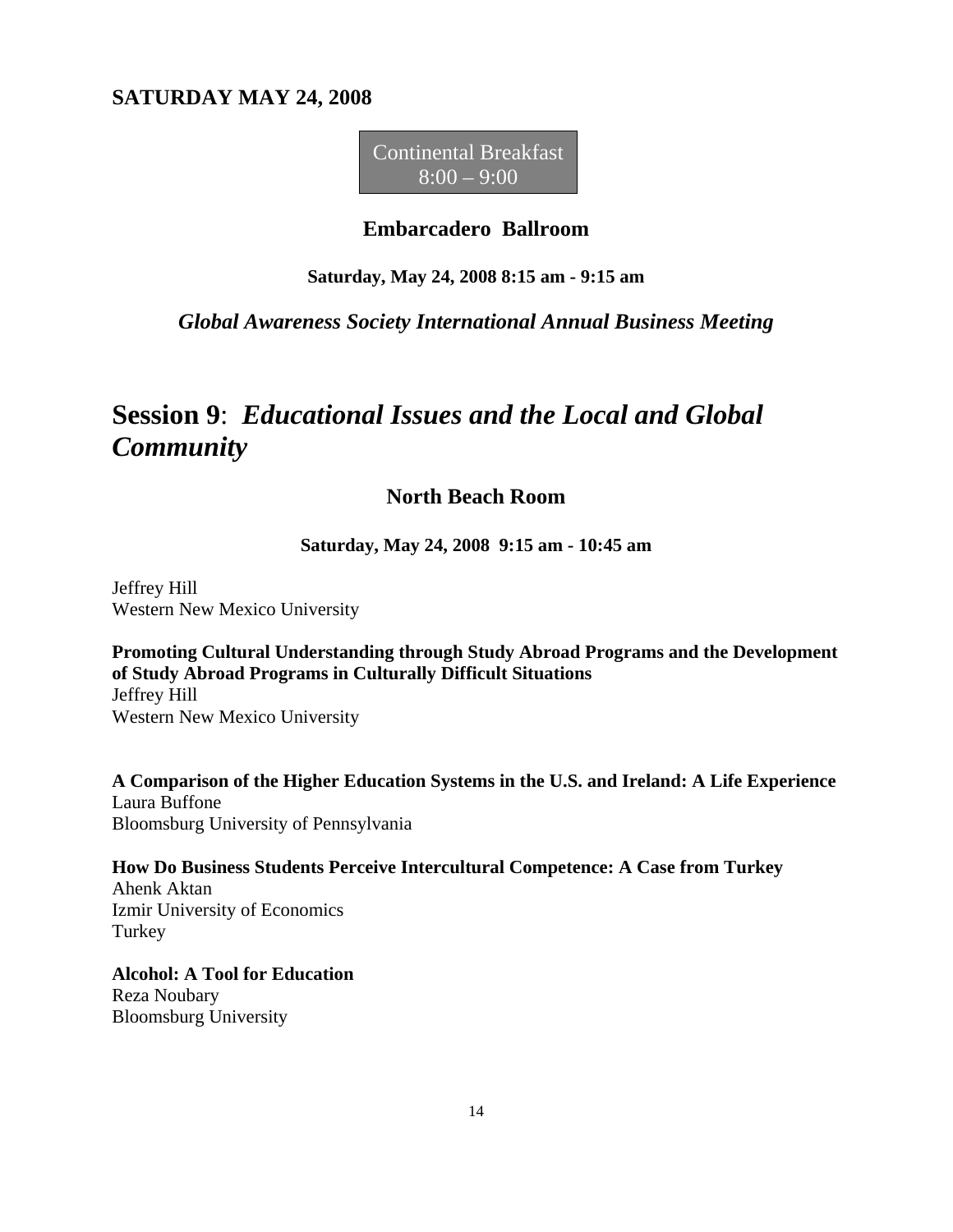# **Session 10:** *Global Issues, Culture, and Language*

### **Lombard Room**

#### **Saturday, May 24, 2008 9:15 am -10-45 am**

Janine Chi, Moderator and Session Chair Muhlenberg College

#### **The Many Voices of English**

Piotr Romanowski University of Krosno Poland

#### **The Awareness and Remedies of Culture Shock in Intercultural Communication** Wu Yulun

Shenyang Normal University China

Xia Shenying Shenyang Medical College China

**The Globalization of Language in Singapore: The Politics of Identity-Making Through "Sing-lish"**

Janine Chi Muhlenberg College

#### **One Mind: Many Voices and Many Challenges**

Madhav P. Sharma Bloomsburg University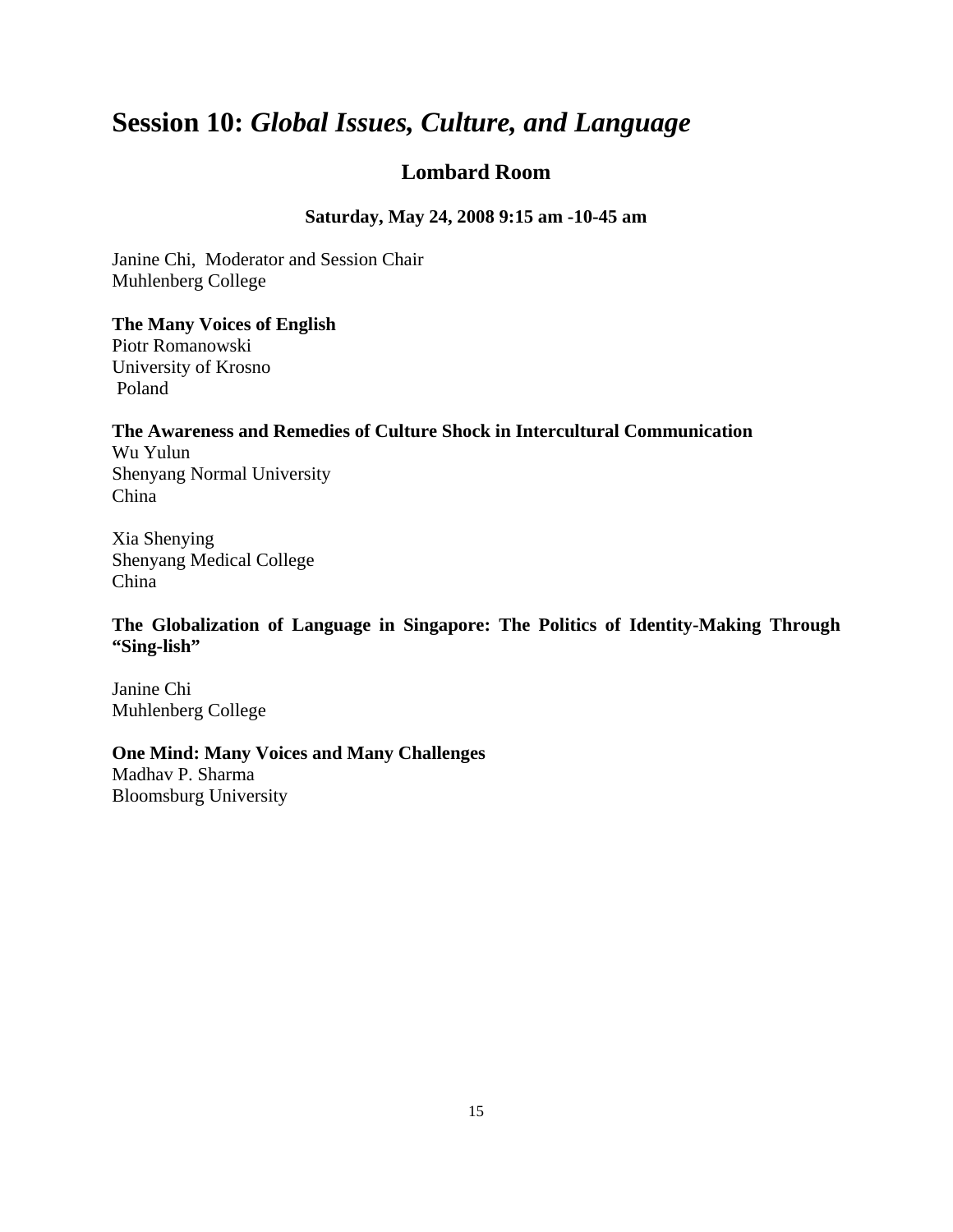# **Session 11:** *Global Impact on the College Music Curriculum*

### **Embarcadero Ballroom**

#### **Saturday, May 24, 2008 9:15 am -10-45 am**

Mark Reimer, Moderator and Session Chair Christopher Newport University

**The Scope of International Jazz Conferences and Festivals and their Influence on Collegiate Jazz Education in America**

Lauren Fowler Christopher Newport University

**National Schools of Singing and Their Impact on Teaching Vocal Pedagogy and Literature** Rachel Holland Christopher Newport University

**One Globe: Many Voices, Many Challenges: Rethinking Music Education** Keith Koster Christopher Newport University

**Teaching a World Music Course in the Era of Global Media/Technologies** Brana Mijatovic Christopher Newport University

**The World Police Band Festival: Spreading Cultural Awareness through Music** Mark Reimer Christopher Newport University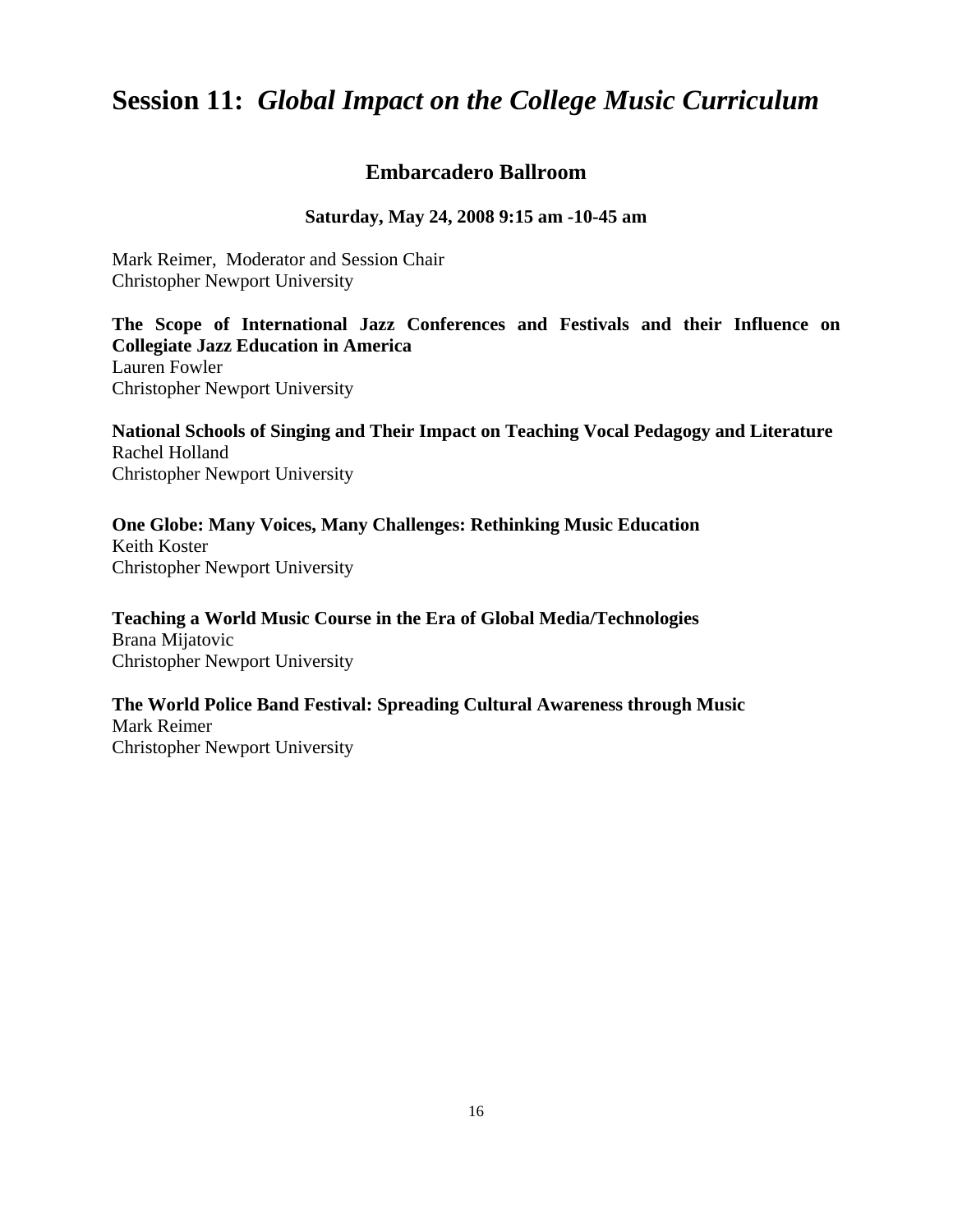## **Session 12:** *Economic Issues* **North Beach Room**

#### **Saturday, May 24, 2008 11:00 am - 12:30 pm**

Ibrahim M. Badawi, Moderator and Session Chair St. John's University

#### **Innovation Culture and Economics**

Emre Can Izmir University of Economic Turkey

#### **Increasing Production of Ethanol as a Part of Energy Supply in the U.S. and Its Impact on Imported Oil in the 21st Century**

Mohamed Dabbagh Florida Metropolitan University

**Preventive Measures of Corporate Accounting Frauds** Ibrahim M. Badawi St. John's University

# **Session 13**: *Culture, Conflict, and Change*

### **Lombard Room**

**Saturday, May 24, 2008 11:00 am - 12:30 pm**

Kenneth Bauzon, Moderator and Session Chair Saint Joseph's College - New York

**Perceptual Mapping of North Korea: Are They Still the Evil of Axis?** Sang T. Choe University of Southern Indiana

**Water for Life, Not for Profit: Globalization, Development, and the People's Movement against Coca-Cola in India** Krista Bywater University of California, Santa Barbara

**In Pursuit of the 'Enemies of the State': State Violence, Human Rights, and Civil Society in the 'War on Terror' in the Philippines** Kenneth Bauzon Saint Joseph's College - New York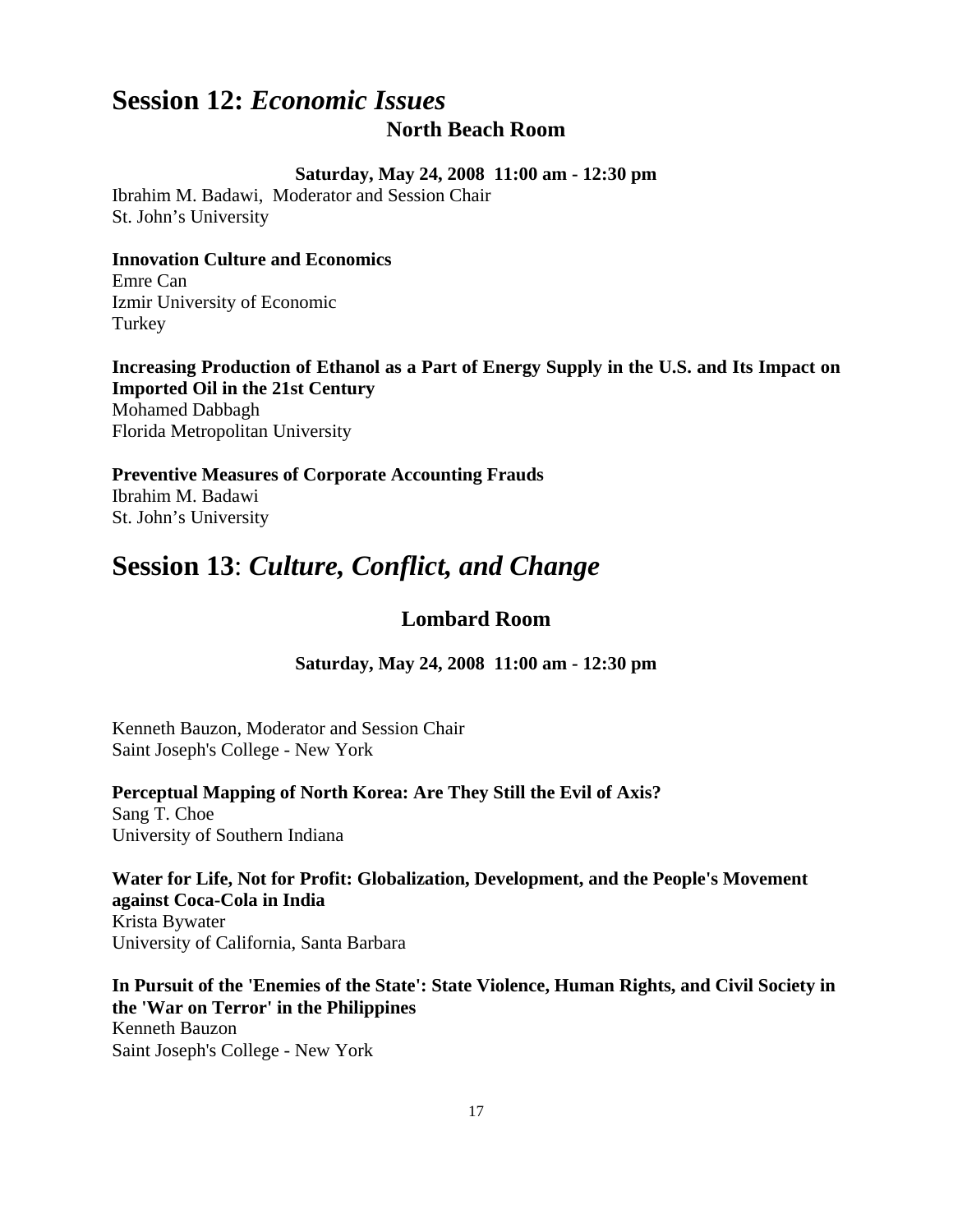# **Session 14:** *Globalization and Economic Issues* **North Beach Room**

**Saturday, May 24, 2008 1:30 pm - 3:00 pm**

Wold Zemedkun, Moderator and Session Chair Norfolk State University

#### **Global Implications of the Subprime Mortgage Crisis**

Saleem M. Khan Bloomsburg University and Zahira S. Khan Bloomsburg University

#### **Intellectual Property Rights, Innovation, and Economic Growth in Developing Countries**

Samuel Adams, Ghana Institute of Management and Public Administration–Accra, Ghana and Berhanu Mengistu Old Dominion University

#### **Multinational Intercompany Funds-Flow Mechanisms**

Wold Zemedkun Norfolk State University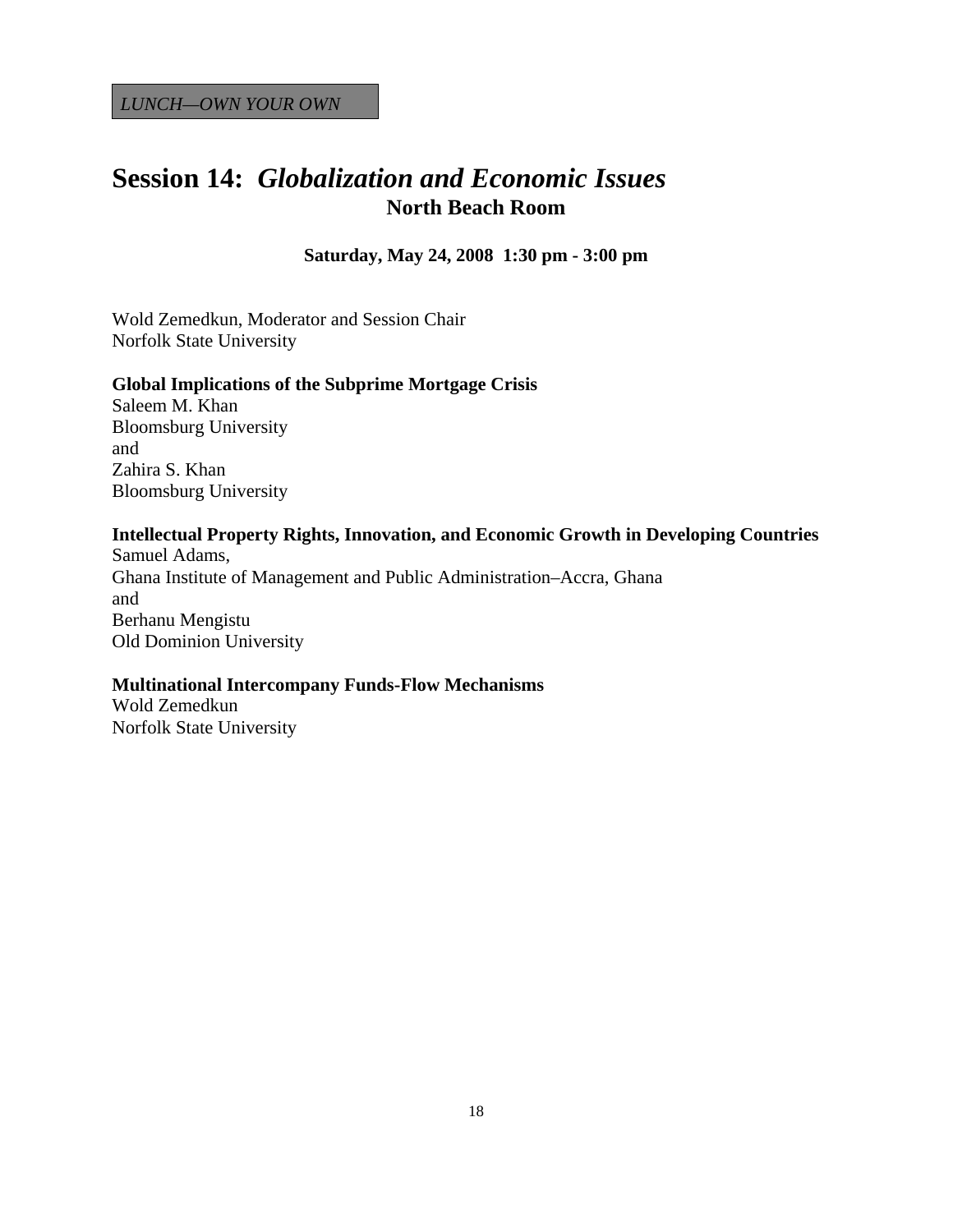# **Session 15: Social Work and Social Justice Lombard Room**

**Saturday, May 24, 2008 1:30 pm - 3:00 pm**

Jocelyn Clare R. Hermoso, Moderator and Session Chair San Francisco State University

#### **Women in Palestine: The Role of Gender in Social Work**

Dina Redman San Francisco State University

#### **Social Justice: The International Perspective**

Andrea Henrie Brigham Young University and Jennifer Johnson Brigham Young University

#### **Social Workers Without Borders: Practitioners for a Globalized World**

Jocelyn Clare R. Hermoso San Francisco State University

**The World of Connections: A Case Study in Developing a Support Network to Fight Against the Problems of Homelessness** Gary Clark, Emeritus Bloomsburg University

Chang Shub Roh, Emeritus, Bloomsburg University

Robert Abbott, Emeritus Bloomsburg University

> *SNACK BREAK:* **3:00 pm - 3:30 Embarcadero 2 Foyer**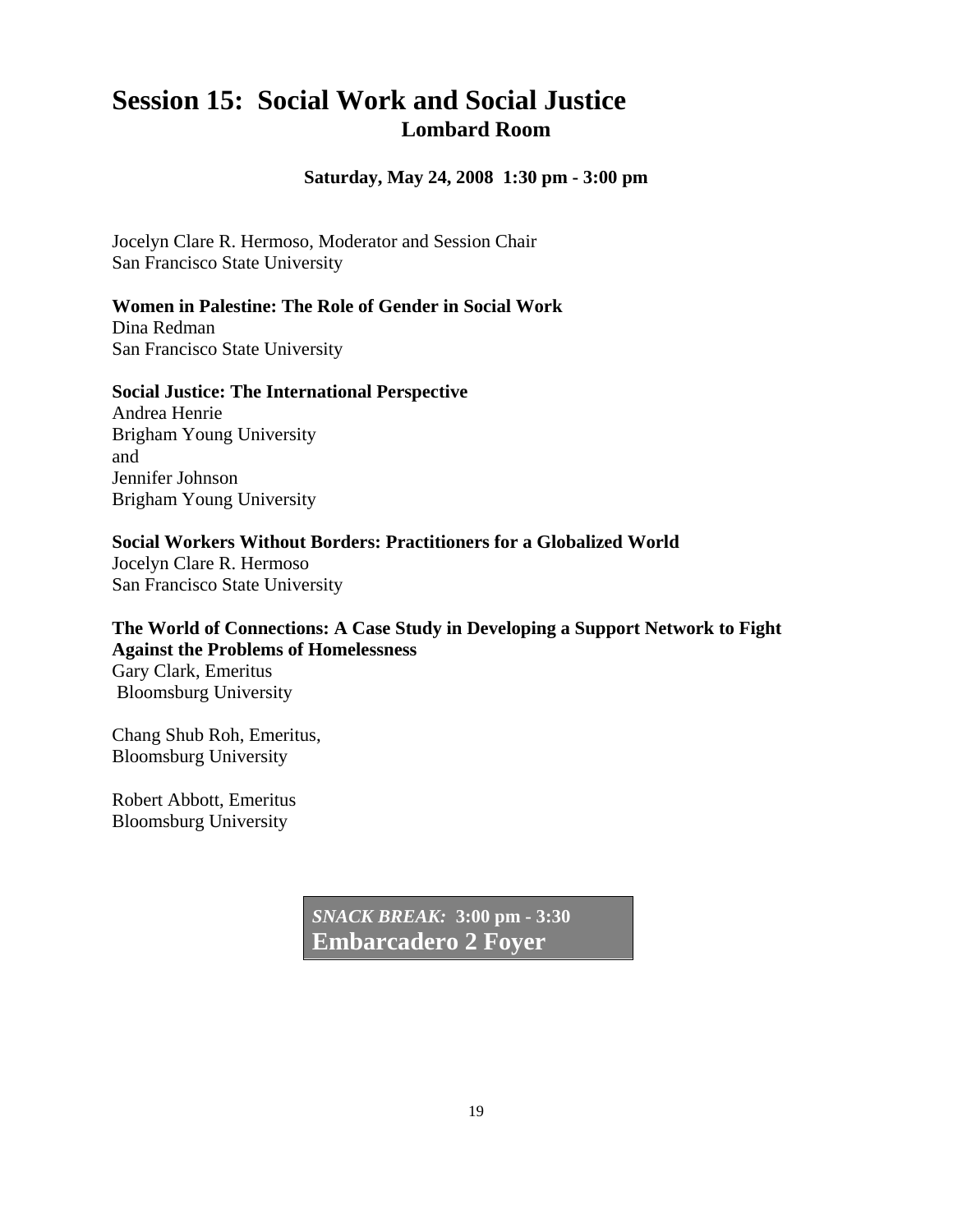# **Session 16:** *Globalization*

### **North Beach Room Saturday, May 24, 2008 3:30 pm - 5:00 pm**

Ransford W. Palmer, Moderator and Chair Howard University

**Globalization, Virtually Everybody Complains, Who Benefits?**  Moye Bongyu Jackson State University

**Poverty: A Constraint to Sustainable Development of the Niger Delta Regions of Nigeria's Socio-Economic Resources During the Twenty-First Century** John Domingo Inyang University of UYO Nigeria

**The Impact of Globalization on Small Countries** Ransford W. Palmer, Moderator and Chair Howard University

#### **Globalization and Liberties**

### Sukwinder Bagi Bloomsburg University **Session 17: A Global Curriculum in a Global Society**

#### **Lombard Room Saturday, May 24, 2008 3:30 pm - 5:00 pm**

Alina Camacho-Gingerich, Moderator and Session Chair St. John's University

#### **Discover New York -- Immigration in a Metropolitan Setting**

Frank P. Le Veness St. John's University

**Appraisal of the Caribbean Region**  Dr. Stanley Lawson St. John's University

**The Place of Area and Ethnic Studies in a Global Curriculum** Alina Camacho-Gingerich

St. John's University

**End of Conference Program**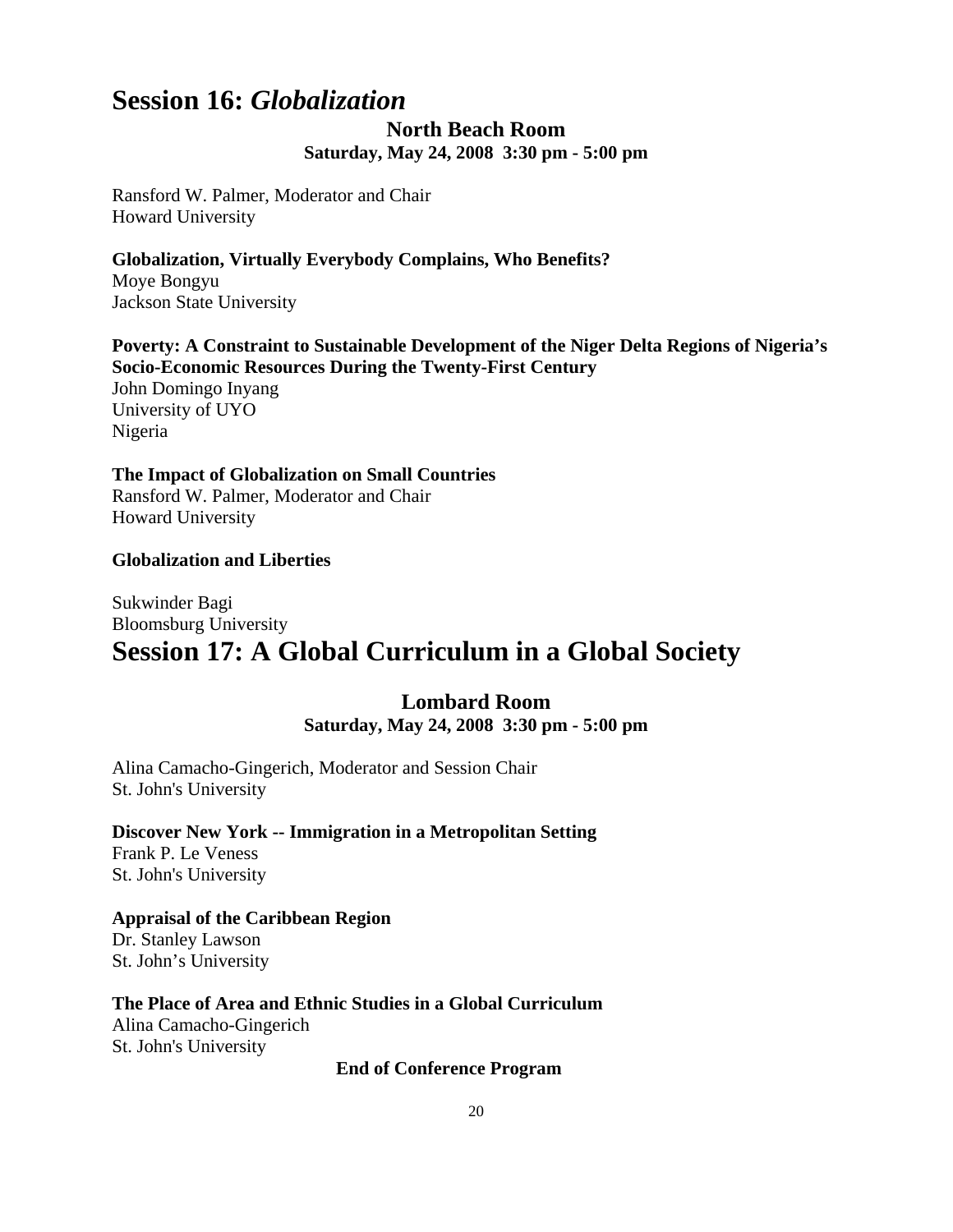**PLAN AHEAD.....**

# EIGHTEENTH ANNUAL CONFERENCE

# GLOBAL AWARENESS SOCIETY INTERNATIONAL

# WASHINGTON, DC

## MAY 2009



# Global Awareness Society International Presidents

| 1991-1994                 | Chang Shub Roh, Bloomsburg University of Pennsylvania   |
|---------------------------|---------------------------------------------------------|
| $\checkmark$<br>1994-1996 | Daniel B. Lee, Loyola University of Chicago             |
| 1996-1998                 | James C. Pomfret, Bloomsburg University of Pennsylvania |
| 1998-2000                 | Shah M. Mehrabi, Montgomery College                     |
| 2000-2002                 | Asim Sen, St. John Fisher College                       |
| 2002-2004                 | Stanley J. Lawson, St. John's University                |
| 2004-2006                 | Wold Zemedkun, Norfolk State University                 |
| 2006-2008                 | Michael M. Seipel, Brigham Young University             |
| 2008-2010                 | Ransford Palmer, Howard University                      |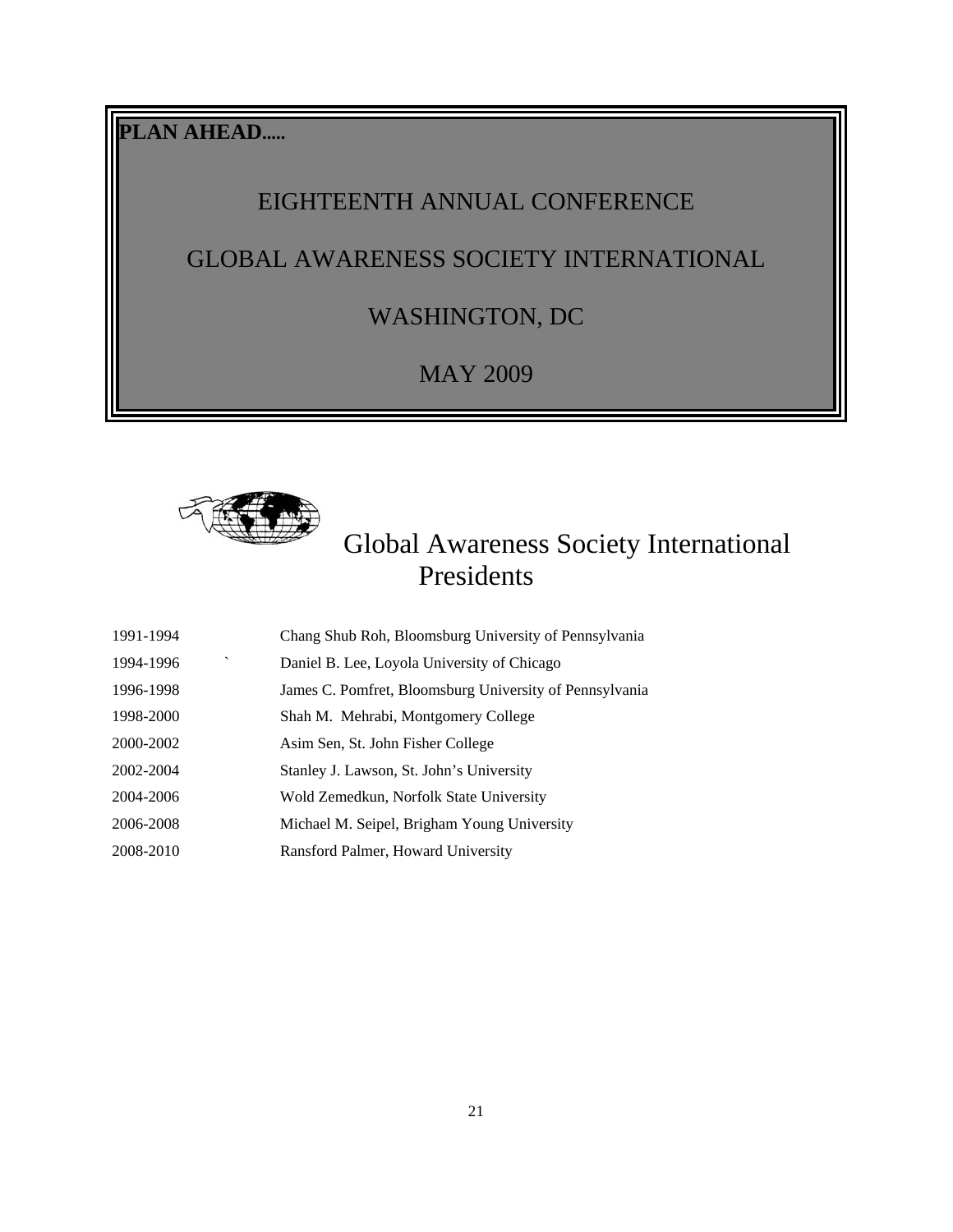# **Society Endowed Scholarship Funds**

The Global Awareness Society International, Inc. strives to encourage student research in the many areas related to globalization. Each year the Society provides partial support for students presenting papers at the annual conference. Available scholarships include **The Roh Family Global Awareness Scholarship**, maintained by the Bloomsburg University Foundation; The **Global Awareness Scholarship**, endowed by Chang Shub Roh and maintained by Bloomsburg University's Husky Fund; and the **Leland Stanford McKeeman Global Awareness Scholarship**, endowed by friends and family members of Stan McKeeman and maintained by the Global Awareness Society International, Inc. In addition, the **Crown Products Company** of Metairie Louisiana provides annual scholarship support for student presentations. The Society welcomes donations to these scholarship funds. Donations or requests for further information should be director to: James C. Pomfret, Treasurer, Global Awareness Society International, 400 East Second Street, Bloomsburg, PA 17815. Email:james.pomfret@epix.net

#### Global Student Scholars 2008

Tonja Khabi of Fisk University, **Global Awareness Scholarship** for the paper title " *The Dynamics of Religious Tensions"*.

Moye Bongyu of Jackson State University, **Global Awareness Scholarship** for the paper title *" Globalization, Virtually Everybody Complains*".

Krista Bywater of University of California-Santa Barbara**, Leland Stanford McKeeman Scholarship** for the paper title " *Water for Life, Not for Profit*".

Isson Joseph of Brigham Young University, **Crown Products Scholarship** for the paper title " *End Children Slavery in Haiti*".

Andrea Henrie of Brigham Young University, **Crown Products Scholarship** for the paper title " *Social Justice: International Perspective*".

Jennifer Johnson of Brigham Young University, **Crown Products Scholarship** for the paper title " *Social Justice: International Perspective*".

Raymund O. Tiam of PLT College, Global Awareness Scholarship for the paper title " Morality of the Youth: A Global Concern".

William Weiter of The Fessenden School, **Global Awareness Scholarship** for the paper title " *American Poetry*".

Laura Buffone of Bloomsburg University, **BU Roh Family Scholarship** for the paper title " *A Comparison of the Higher Education Systems in the U.S. and Ireland: A life Experience*".

Farzad Noubary of Harvard University, **Leland Stanford McKeeman Scholarship** for the paper title " *Assessing Longitudinal Agreement between Gold Standard and Inexpensive CD4 Methodologies in the Presence of Established Treatment-Initiation Thresholds for HIV/AIDS*".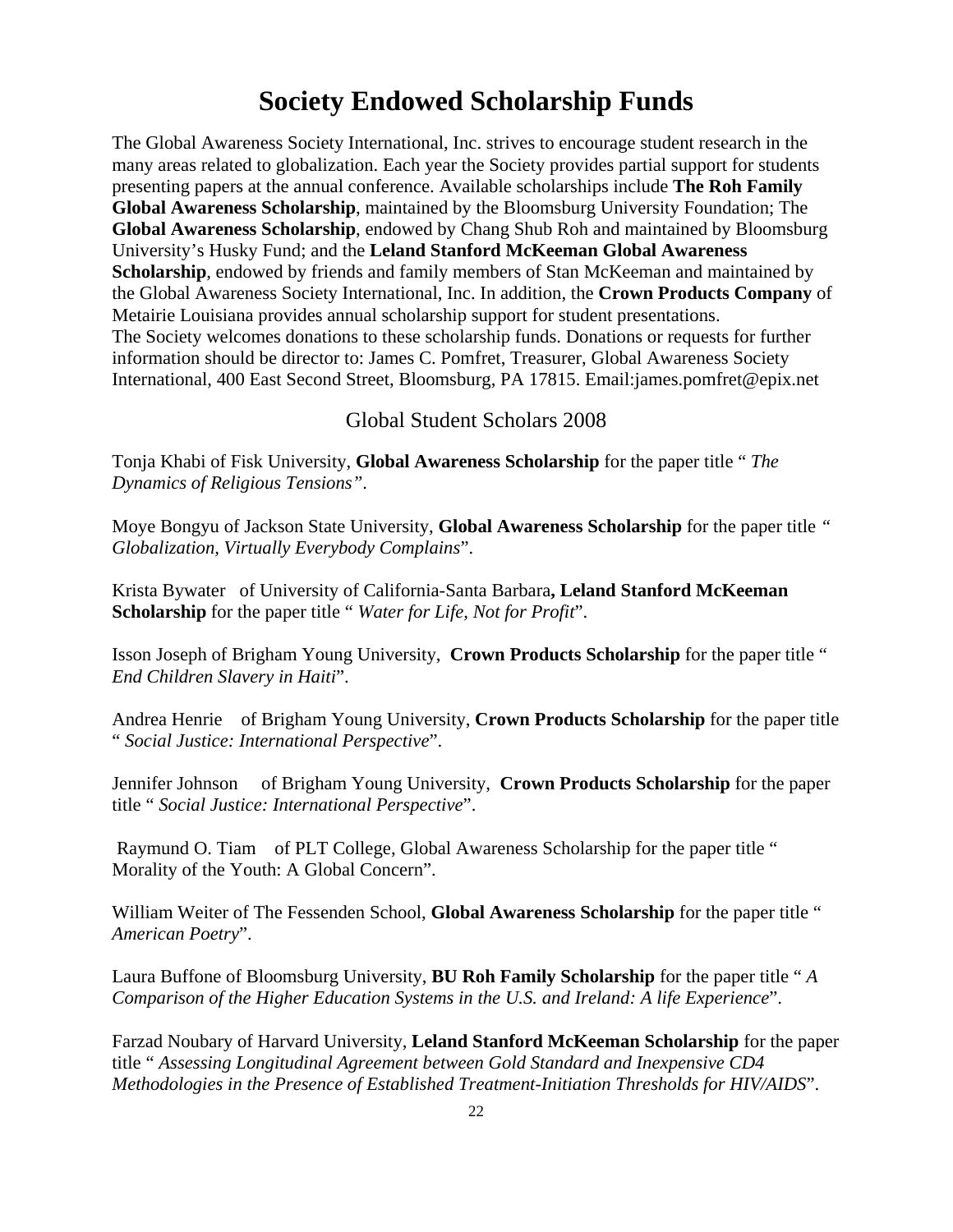### **Institutional Members of Global Awareness Society International**



 **Bloomsburg University of Pennsylvania** 



**St. John's University, Jamaica, New York** 



**Norfolk State University, Norfolk, Virginia** 



**Middle East Technical University, Ankara, Turkey** 



**Millersville University of Pennsylvania, Millersville, Pennsylvania** 



**Crown Products, Inc PO Box 6558 Metairie, Louisiana 70009 USA**  [http://www.crown-products.com](http://www.crown-products.com/)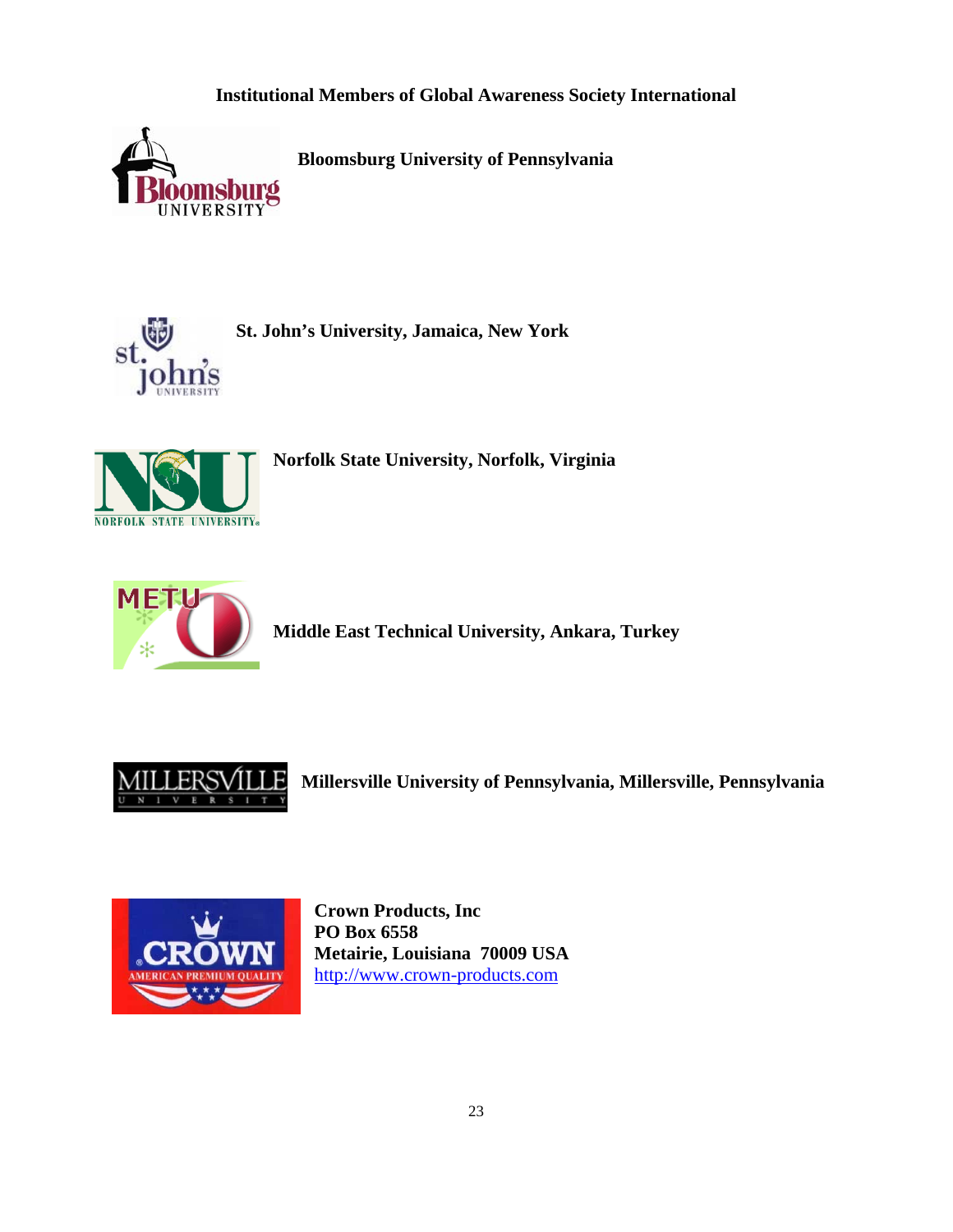# Requirements for Submitting papers for the 2008 Proceedings

The Global Awareness Society International will publish Conference Proceedings ONLINE

format. Papers from both the  $16<sup>th</sup>$  annual conference in Seoul and the  $17<sup>th</sup>$  annual conference in San Francisco are eligible for publication. The Conference Proceedings will be published as an **ONLINE journal**.

- 1. Only papers presented at the  $16<sup>th</sup>$  and  $17<sup>th</sup>$  Annual Conferences will be considered for publication in the *Conference Proceedings*. The editor reserves the right to select only those papers and to review them for appropriate content and format.
- 2. Papers **MUST** be submitted by **September 15, 2008**.
- 3. Papers **MUST** be submitted by email to [james.pomfret@epix.net](mailto:james.pomfret@epix.net) with **GASI Proceedings** in the subject area.
- 4. Maximum length is 12 pages.
- 5. Papers should be submitted as **MS Word files**. Other formats may be accepted however authors may incur preparation charges
- 6. Pages should be formatted with mirror margins. Inside should be 1.2" and outside should be .8". Top and bottom should have 1" margins. These are based on the standard 8.5" x 11" paper used in the U.S. Please adjust if a different paper size is used.
- 7. Font should be 12 point Times New Roman with 1.5 line spacing.
- 8. Graphs and tables must properly formatted and be incorporated within the formatted text.
- 9. **No title page should be included**. The title, author, and author's address should appear centered at the top of the first page. An abstract or key words list may be included at the author's discretion.
- 10. Questions may be addressed to: James C. Pomfret, [james.pomfret@epix.net,](mailto:james.pomfret@epix.net) Global Awareness Society International, Bloomsburg University, Bloomsburg, PA 17815. 570-389-5177
- 11. All papers will be reviewed for eligibility, format, and content.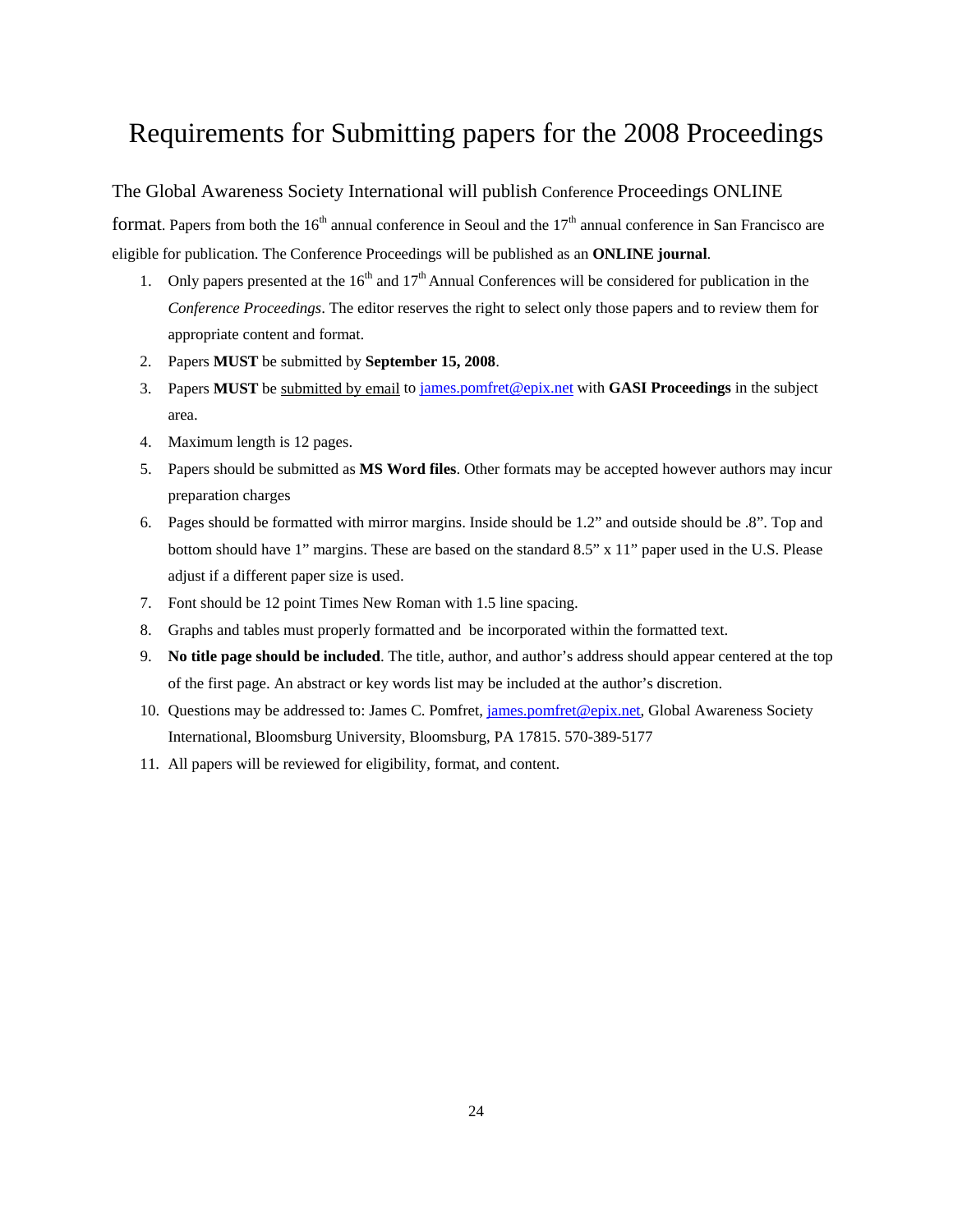# Presenter Index

| Last           | First            | Affiliation                             | Page(s)                 |
|----------------|------------------|-----------------------------------------|-------------------------|
| Abbott         | Robert           | <b>Bloomsburg University</b>            | 19                      |
| Adams          | Samuel           | <b>Old Dominion University</b>          | 6,18                    |
| Agbango        | George           | <b>Bloomsburg University</b>            | 11                      |
| Akoto          | Eunice V.        | <b>Jackson State University</b>         | 11                      |
| Aktan          | Ahenk            | Izmir University of Economics           | 14                      |
| An             | Myung Sook       | Korea                                   | 12                      |
| Ates           | Aylin Ozgur      | <b>Ankara University</b>                | 9,10                    |
| Azadarmaki     | Taghi            | University of Tehran                    | 7                       |
| <b>Badawi</b>  | Ibraham M        | St. John's University                   | 6, 17                   |
| Bagi           | Sukwinder        | <b>Bloomsburg University</b>            | 20                      |
| Bahar          | Mehri            | University of Tehran                    | $\overline{7}$          |
| <b>Bauzon</b>  | Kenneth E.       | St. Joseph's                            | 17                      |
| Bongyu         | Moye             | <b>Jackson State University</b>         | 20                      |
| <b>Buffone</b> | Laura            | <b>Bloomsburg University</b>            | 14                      |
|                |                  | University of California, Santa         |                         |
| <b>Bywater</b> | Krista           | <b>Barbara</b>                          | 17                      |
| Calisto        | John             | <b>Christopher Newport University</b>   | 13                      |
| Can            | Emre             | Izmir University of Economics           | 17                      |
| Chi            | Janine           | <b>Muhlenberg University</b>            | 15                      |
| Choe           | Sang T.          | University of Southern Indiana          | 17                      |
| Dabbagh        | Mohamed          | Everest University - Brandon            | 17                      |
| Dadson         | Kwame            | <b>Lincoln University</b>               | 8                       |
| Fowler         | Lauren           | <b>Christopher Newport University</b>   | 13, 16                  |
| Gingerich      | Alina Camacho-   | St. John's University                   | 20                      |
| Ha             | Pill Yeun        | Korea                                   | 12                      |
| Hagen          | Haidrun          | Germany                                 | 5                       |
| Hagen          | Peter            | Germany                                 | 5                       |
| Henrie         | Andrea           | <b>Brigham Young University</b>         | 19                      |
| Hermoso        | Jocelyn Clare R. | San Francisco State University          | 19                      |
| Hill           | Jefferey         | <b>Western New Mexico University</b>    | 14                      |
| Holland        | Rachel           | <b>Brigham Young University</b>         | 16                      |
| Hopson-Shelton | Patricia         | <b>Millersville University</b>          | $\overline{\mathbf{4}}$ |
| Huber          | James H.         | <b>Bloomsburg University - Emeritus</b> | $\overline{7}$          |
| Huber          | Curvin           | <b>DeSales Unuiversity</b>              | 10                      |
| Ibis           | Sinan            | <b>Flavius Company Groups</b>           | 9                       |
| Inyang         | John D.          | University of Uyo                       | 20                      |
| Johnson        | Jennifer D.      | <b>Brigham Young University</b>         | 19                      |
| Joseph         | Isson            | <b>Brigham Young University</b>         | 12                      |
| Khabir         | Tonja            | <b>Fisk University</b>                  | 12                      |
| Khan           | Saleem           | <b>Bloomsburg University</b>            | 18                      |
| Khan           | Zahira           | <b>Bloomsburg University</b>            | 18                      |
| Kim            | He Sook          | Korea                                   | 12 <sub>2</sub>         |